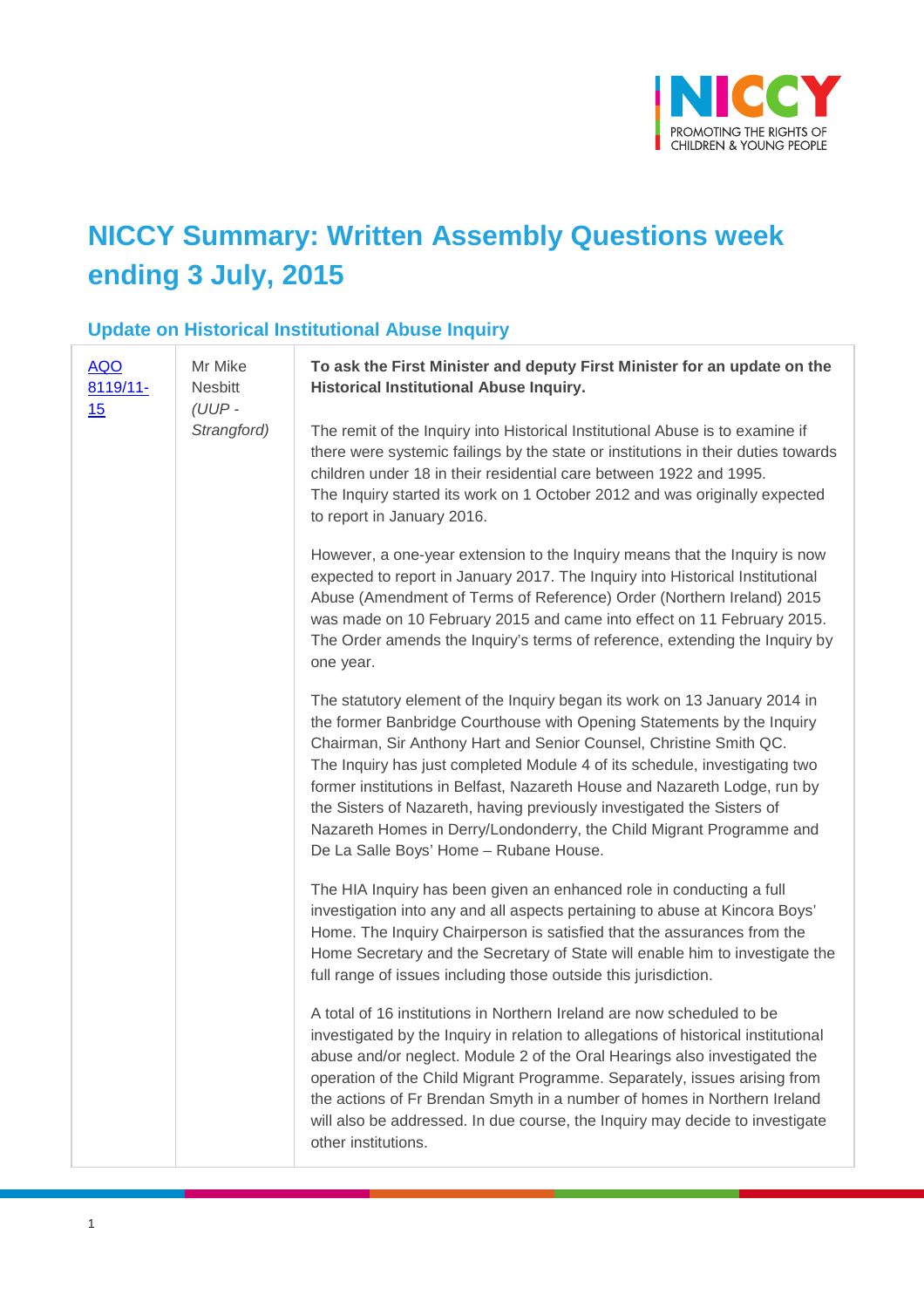

### **Equality Commission budget**

Τ

ı

T

| <b>AQO</b><br>8116/11- | Mr Trevor<br>Clarke | To ask the First Minister and deputy First Minister what action their<br>Department can take to prevent the Equality Commission increasing the |
|------------------------|---------------------|------------------------------------------------------------------------------------------------------------------------------------------------|
| <u>15</u>              | $(DUP -$            | threshold of spend to fight the legal case against Ashers Bakery.                                                                              |
|                        | South               |                                                                                                                                                |
|                        | Antrim)             | The Equality Commission for Northern Ireland is an executive non                                                                               |
|                        |                     | departmental public body, sponsored by the Office of the First Minister and                                                                    |
|                        |                     | deputy First Minister.                                                                                                                         |
|                        |                     |                                                                                                                                                |
|                        |                     | As the Equality Commission is independent from Government and Ministers                                                                        |
|                        |                     | in respect of its operation, there is no departmental authority to interfere on                                                                |
|                        |                     | operational decisions of the Commission, including the allocation of funding                                                                   |
|                        |                     | to support individual legal cases.                                                                                                             |

# **Draft PFG publication**

| <b>AQW</b><br>47031/11-15 | Mr Chris<br>Lyttle<br>$(APNI -$ | To ask the First Minister and deputy First Minister when the draft<br>Programme for Government for 2015-16 will be published.                                                                                 |
|---------------------------|---------------------------------|---------------------------------------------------------------------------------------------------------------------------------------------------------------------------------------------------------------|
|                           | East<br>Belfast)                | Work on an extension to the current Programme for Government, to<br>include the 2015/16 year, is currently underway.                                                                                          |
|                           |                                 | We intend to bring forward an Executive Paper on this subject in the<br>coming weeks, and following Executive approval and Committee<br>notification, the revised Programme for Government will be published. |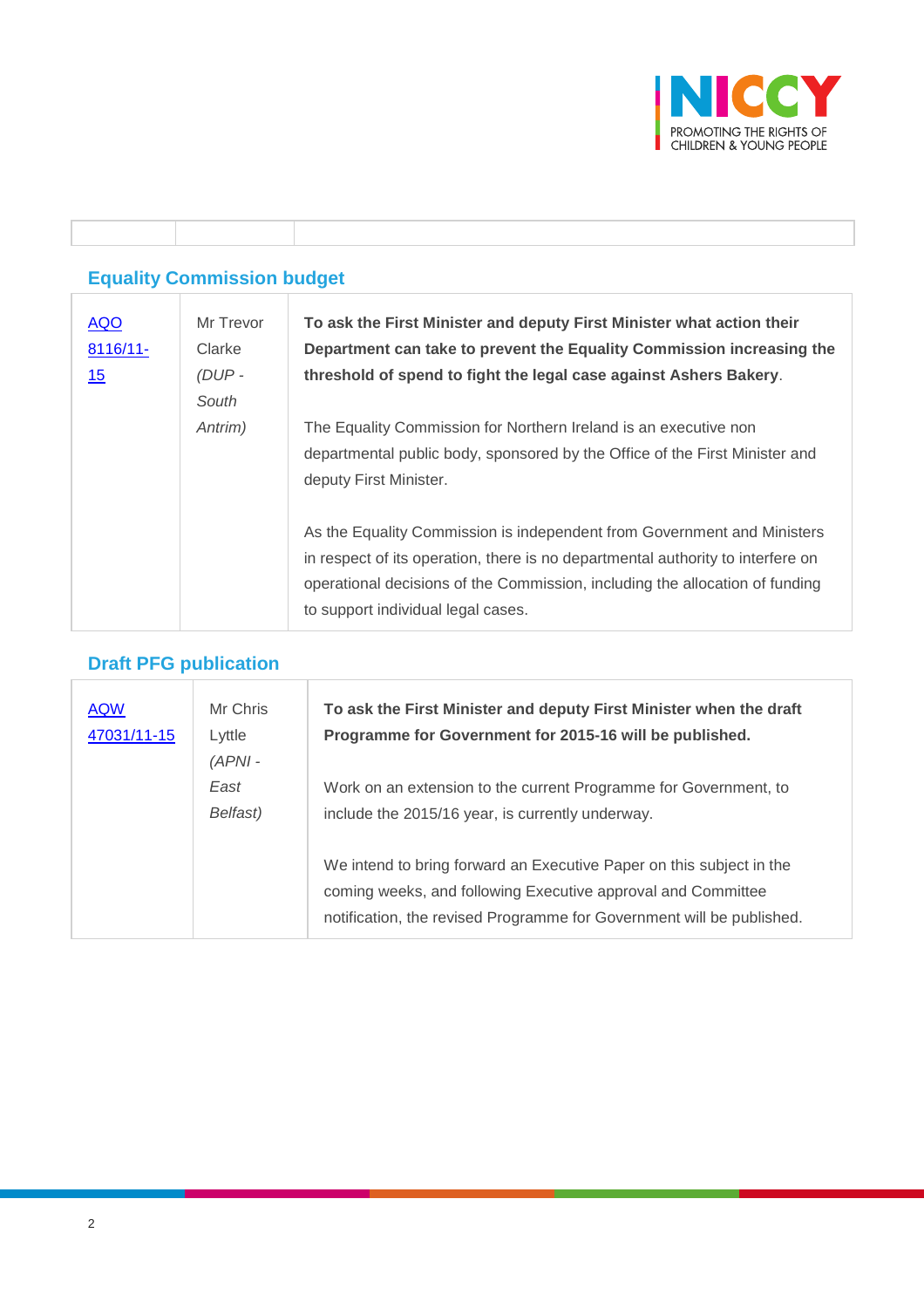

## **Update on draft Adoption and Children Bill**

| <b>AQW</b><br>47019/11-<br>15 | Ms Claire<br>Sugden<br>(IND - East<br>Londonderry) | To ask the First Minister and deputy First Minister, pursuant to<br>AQW 46309/11-15 and given the Minister of Health, Social Services<br>and Public Safety issued a paper on 6 March 2015 seeking<br>agreement to proceed to public consultation on the draft Adoption<br>and Children Bill, to detail why this has not been tabled for<br>consideration and when this is likely to happen. |
|-------------------------------|----------------------------------------------------|---------------------------------------------------------------------------------------------------------------------------------------------------------------------------------------------------------------------------------------------------------------------------------------------------------------------------------------------------------------------------------------------|
|                               |                                                    | Executive business and all aspects of the Executive decision making<br>process are confidential.                                                                                                                                                                                                                                                                                            |

### **Keeping children and young people safe online**

| <b>AQW</b><br>46963/11-<br>15 | <b>Mrs</b><br>Sandra<br>Overend<br>$(UUP -$<br>Mid Ulster) | To ask the First Minister and deputy First Minister what actions their<br>Department is taking to keep children and young people safe online in<br>the absence of a cross-departmental internet safety strategy.<br>The Department works on a cross-departmental basis with other relevant<br>departments and agencies which have a remit for policing, regulating and                                                                                                                                            |
|-------------------------------|------------------------------------------------------------|-------------------------------------------------------------------------------------------------------------------------------------------------------------------------------------------------------------------------------------------------------------------------------------------------------------------------------------------------------------------------------------------------------------------------------------------------------------------------------------------------------------------|
|                               |                                                            | raising public awareness around internet use in order to protect children and<br>young people online.                                                                                                                                                                                                                                                                                                                                                                                                             |
|                               |                                                            | The specific actions taken by the Department include working with the UK<br>Safer Internet Centre to raise awareness of safer internet issues through<br>participating in Safer Internet Day held on 10 February this year; undertaking<br>additional Ministerial visits to local schools to promote e-safety matters;<br>liaising with DHSSPS on arrangements for the development of a cross-<br>departmental internet safety strategy including the allocation of a financial<br>contribution to this exercise. |
|                               |                                                            | The Department is also funding a research project to study the link between<br>young people's levels of access to and usage of ICT and how this relates to<br>educational attainment. The findings may provide a valuable evidence base<br>on access to the internet; usage; skill levels and the impact of video gaming<br>on young people.                                                                                                                                                                      |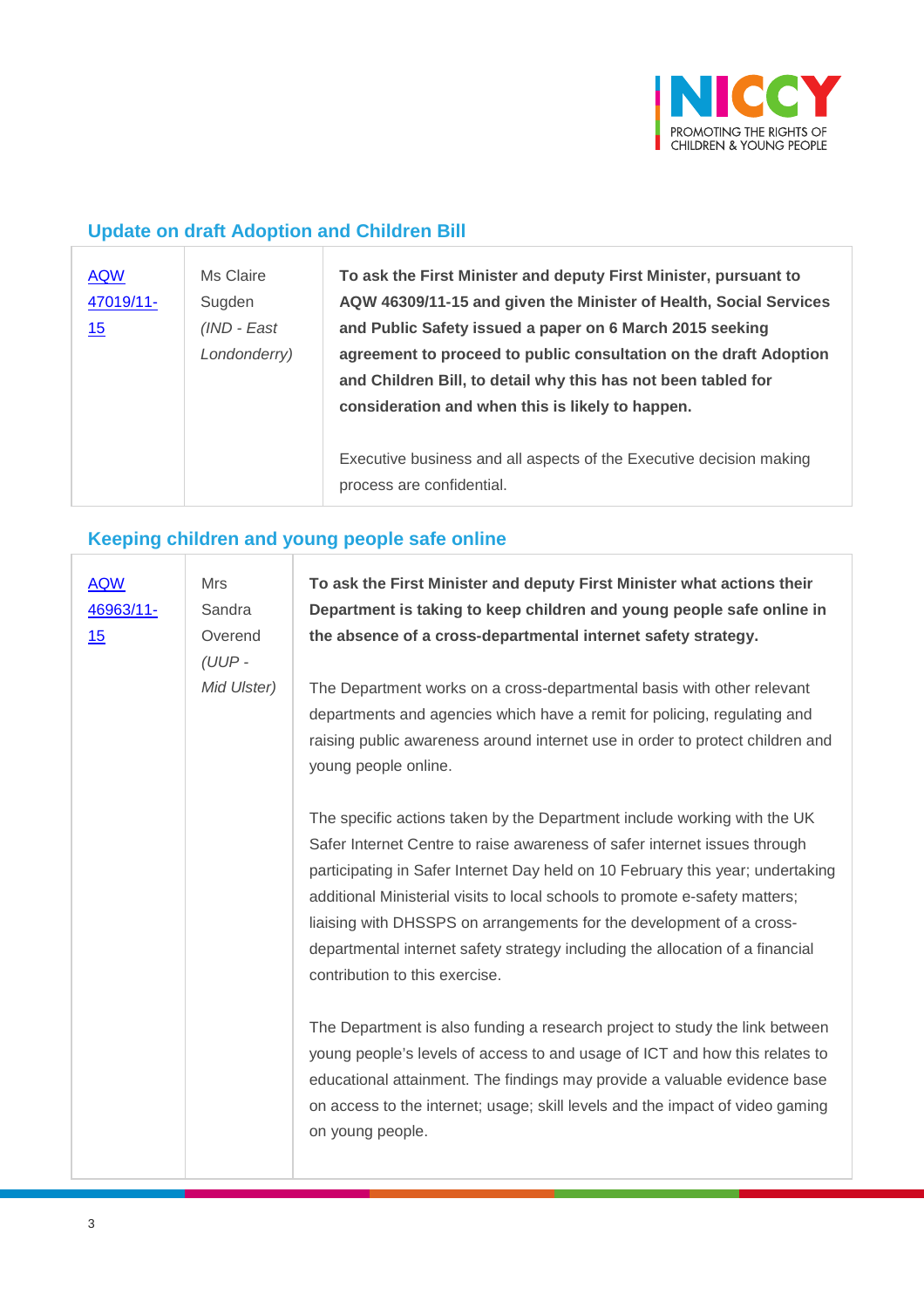

|  | The Department actively participates in the meetings of the Ministerial     |
|--|-----------------------------------------------------------------------------|
|  | Coordination Group on Suicide Prevention where the issue of internet safety |
|  | is considered.                                                              |
|  |                                                                             |

## **Monitoring the impact of budgetary reduction on working age families**

| <b>AQW</b><br>45381/11-<br>15 | Mr Chris<br>Lyttle<br>$(APNI -$<br>East<br>Belfast) | To ask the First Minister and deputy First Minister why the decision has<br>been taken to not renew the Institute for Fiscal Studies' contract to<br>monitor the impact of budgetary reductions on working age families;<br>and for their assessment on how this will impact on the achievement of<br>the Executive's child poverty targets.                                                                                                                                                                                                                                                                                                                                               |
|-------------------------------|-----------------------------------------------------|--------------------------------------------------------------------------------------------------------------------------------------------------------------------------------------------------------------------------------------------------------------------------------------------------------------------------------------------------------------------------------------------------------------------------------------------------------------------------------------------------------------------------------------------------------------------------------------------------------------------------------------------------------------------------------------------|
|                               |                                                     | In June 2011 we agreed that various research strands within our Department<br>should be co-ordinated and brought together in a single programme and<br>advertised via an open call for research. The Institute for Fiscal Studies<br>proposal received under this call was successful and the team were<br>commissioned to carry out their proposed study into child and working age<br>(non-parent) poverty in NI. This research provides an estimate of the impact<br>of many factors, primarily economic, on poverty among children and working<br>age adults over the coming years to 2020. This contract has now been fully<br>completed. There was no expectation of a new contract. |
|                               |                                                     | The Executive's Child Poverty Strategy sets out the work to be taken forward,<br>across departments, to help reduce child poverty and tackle disadvantage.<br>This work will contribute to the UK Government's targets for child poverty, in<br>accordance with the Child Poverty Act 2010. Actual levels of poverty will<br>continue to be monitored through data from the Family Resources Survey,<br>provided by the Department for Social Development.                                                                                                                                                                                                                                 |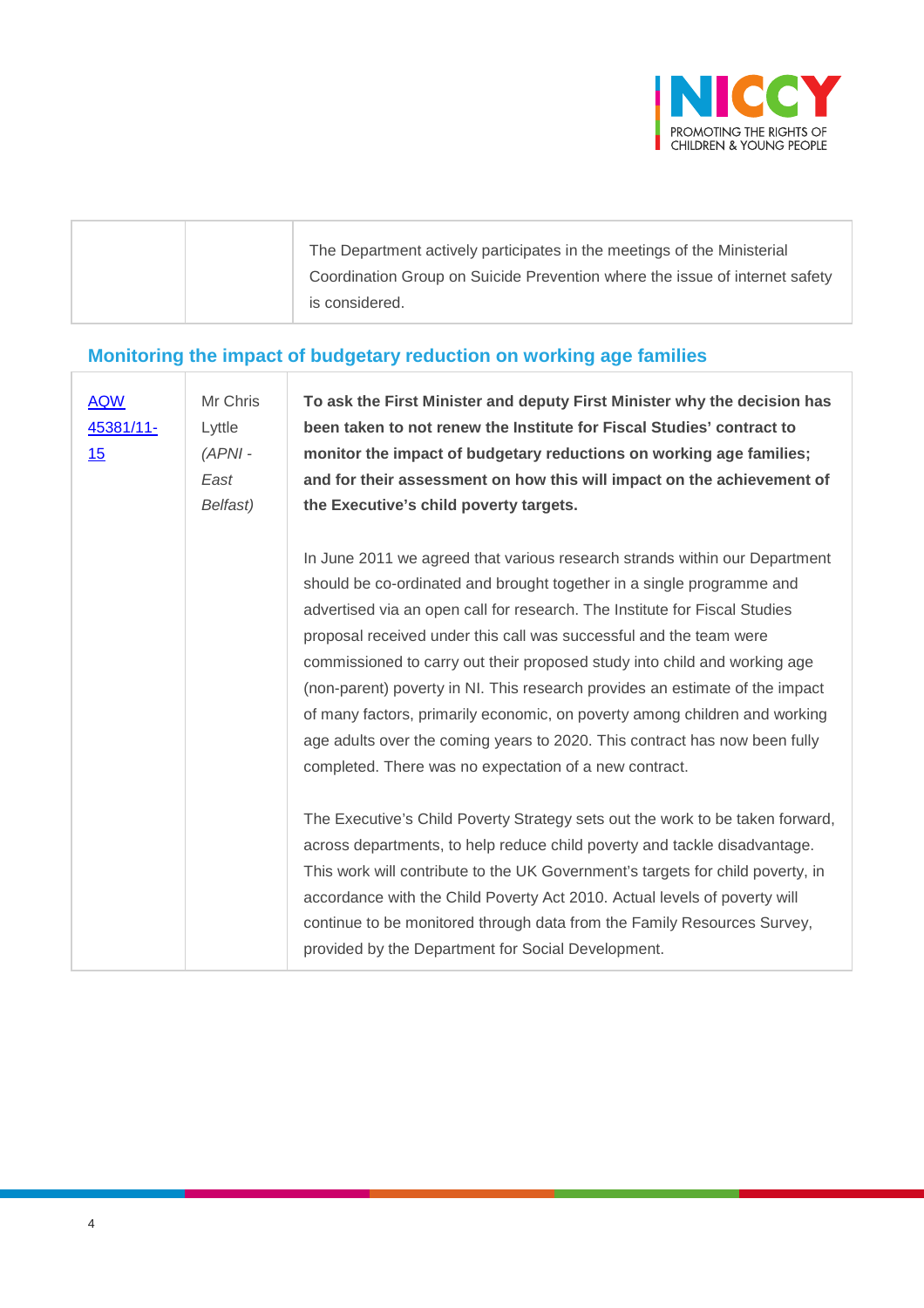

## **Awarding public appointment to young people**

| <b>AQW</b><br>47569/11-<br>15 | Mr David<br><b>McIlveen</b><br>$(DUP -$ | To ask the Minister for Employment and Learning what targets his<br>Department has on awarding public appointments to young people.                                                                                                                                                                                                                                                                                                                                                                                                                                                                   |
|-------------------------------|-----------------------------------------|-------------------------------------------------------------------------------------------------------------------------------------------------------------------------------------------------------------------------------------------------------------------------------------------------------------------------------------------------------------------------------------------------------------------------------------------------------------------------------------------------------------------------------------------------------------------------------------------------------|
|                               | North<br>Antrim)                        | Public appointments in my Department are decided on the basis of a<br>transparent, merit-based system, which complies with the Commissioner for<br>Public Appointments' Code of Practice and aims to identify the best person<br>for the job.                                                                                                                                                                                                                                                                                                                                                         |
|                               |                                         | Although my Department has not set specific targets in relation to appointing<br>particular categories of candidate, such as young people, my officials have<br>taken a number of steps to enhance diversity amongst applicants. These<br>include using social media to publicise competitions, engaging with diversity<br>bodies, and clarifying and streamlining the application process.<br>My officials continue to liaise internally and with colleagues across other<br>Departments with a view to increasing diversity and identifying new ways to<br>broaden interest in public appointments. |

## **EMA for young people in NEET**

| <b>AQW</b><br>47061/11-<br><u>15</u> | Ms Claire<br>Sugden<br>(IND - East<br>Londonderry) | To ask the Minister for Employment and Learning whether his<br>Department will continue to provide Pathways for Young People<br>Education Maintenance Allowance for people who are not in<br>education, employment or training; and to detail any discussions<br>he has had with the Department of Education.                                                                                                                                         |
|--------------------------------------|----------------------------------------------------|-------------------------------------------------------------------------------------------------------------------------------------------------------------------------------------------------------------------------------------------------------------------------------------------------------------------------------------------------------------------------------------------------------------------------------------------------------|
|                                      |                                                    | Given the 2015/16 budget outcome, resources are not currently directly<br>available in the budget allocated to my Department to extend the<br>Pathways Education Maintenance Allowance (EMA) scheme into the<br>new European Social Fund (ESF) Programme 2014-2020. Taking into<br>account the low uptake of EMA in the previous round of projects and the<br>significant funding from ESF, this should not provide an onerous burden<br>to projects. |
|                                      |                                                    | Pathways EMA was introduced as one of a series of measures under<br>the Pathways to Success strategy, supported by a ring-fenced and time-                                                                                                                                                                                                                                                                                                            |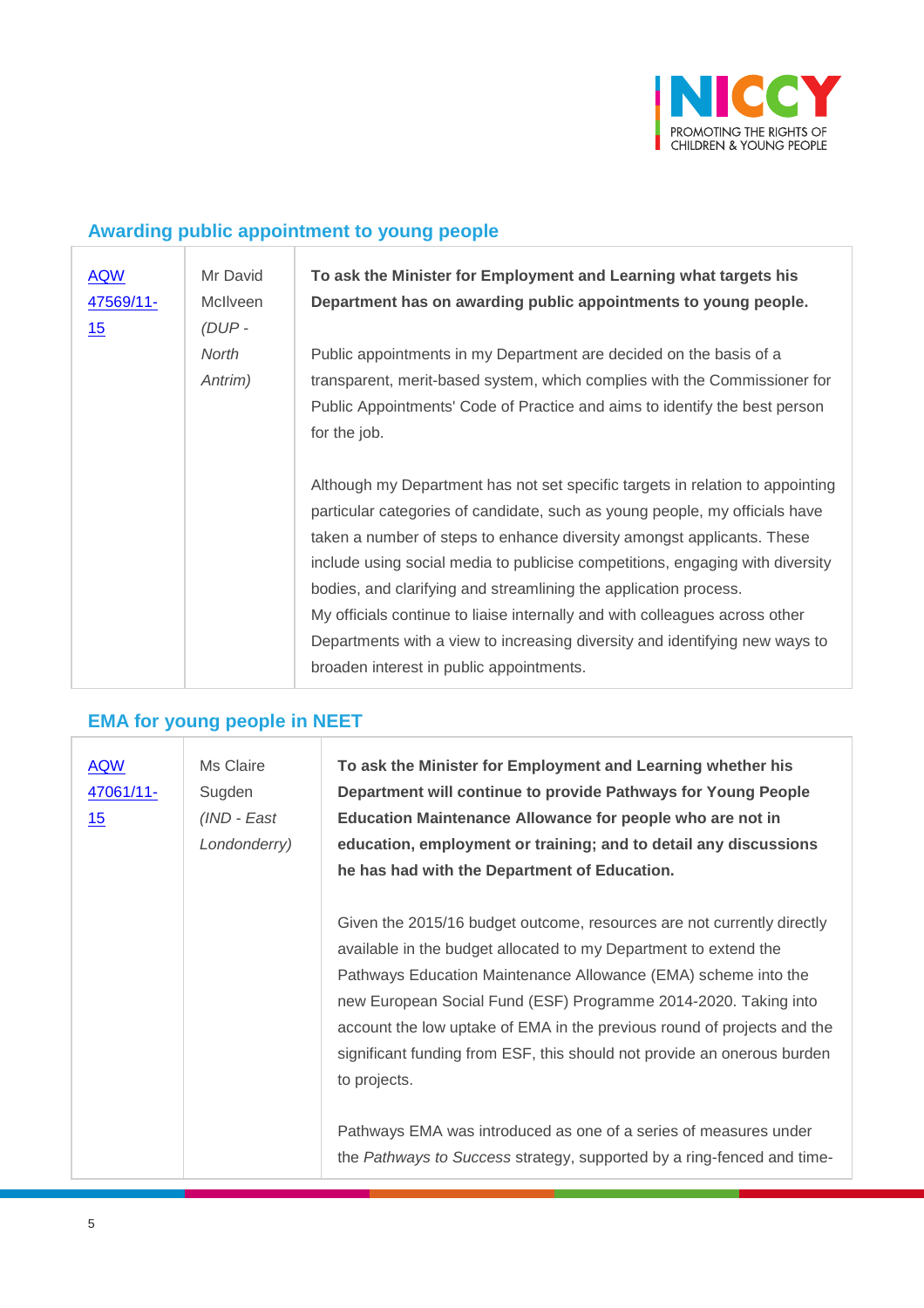

limited budget secured under the Executive's Economy and Jobs fund in 2012. These programmes, and the associated budget, came to an end on 31 March 2015.

Organisations that were successful in the recent call for applications to the ESF Programme are free to utilise the overhead cost allocations they are receiving to cover expenditure such as allowances for participants. Examples were given of the type of additional costs which could be claimed in the revised simplified model, and it was made clear in the guidance, that was made available when the call for applications was launched, that any such expenses should be included in the 40% overhead costs. It is the expectation of my Department that EMA will be paid out of this 40% overhead costs allowance.

The following is an excerpt from the guidance which issued to organisations in late November 2014 prior to the closing date for receipt of applications on 6 January 2015.

*It should be noted that the 40% ESF indirect Costs funding is to be used for all other costs associated with the delivery of your project and this should include participants' allowances, childcare, staff travel, rent, etc.*

Therefore, projects were made aware in writing well in advance of the closing date that participant costs could be included and claimed for in the indirect costs allocation.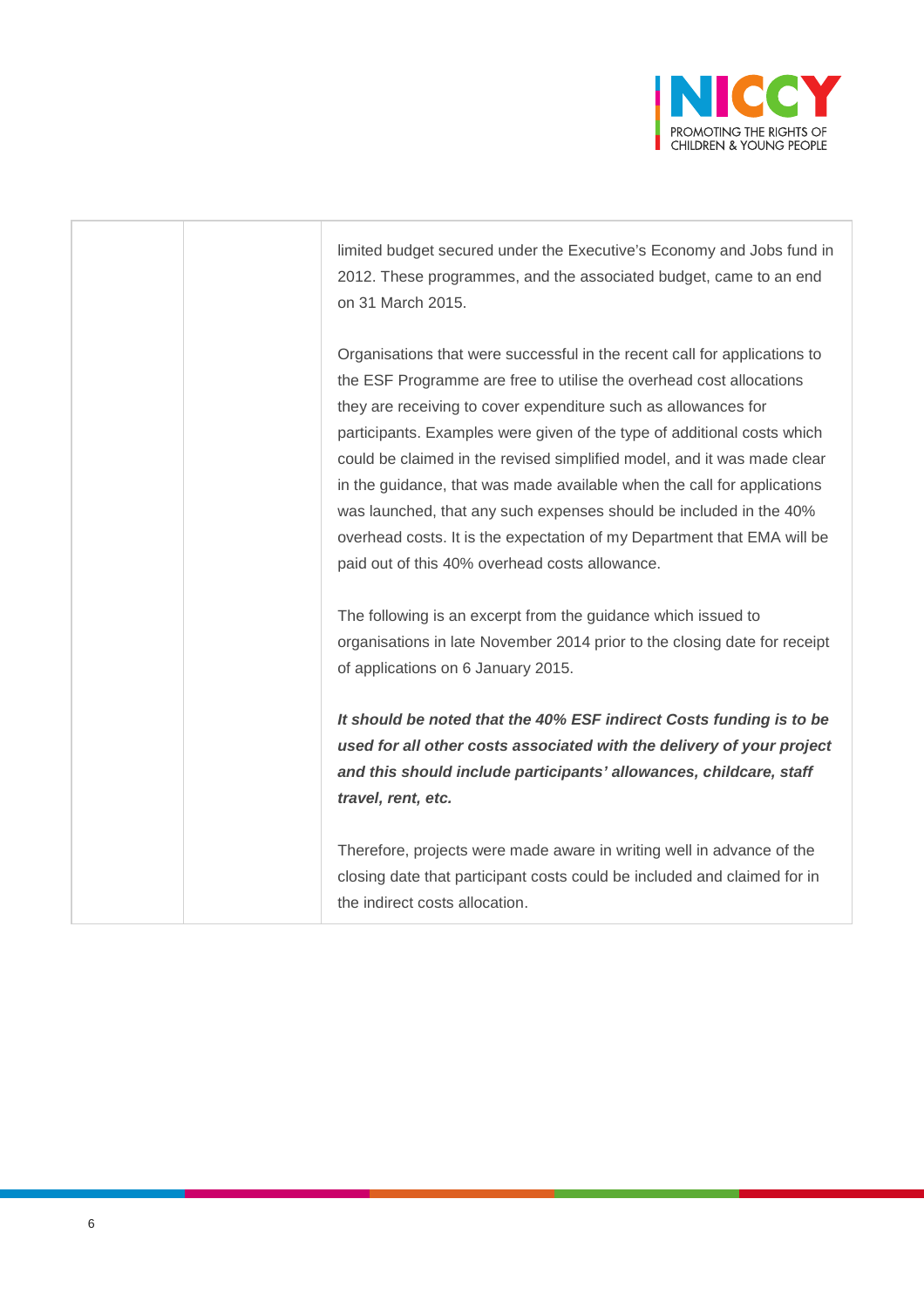

## **Funding of EMA on 16-17 year olds**

| <b>AQW</b><br>46301/11-<br>15 | Mr Pat<br>Ramsey<br>$(SDLP -$<br>Foyle) | To ask the Minister for Employment and Learning if training<br>organisations funding Educational Maintenance Allowance payments<br>will this have a detrimental effect on the recruitment of 16-17 year old<br>eligible for such monies compared to those 18 year olds who are not<br>entitled to the payments. |
|-------------------------------|-----------------------------------------|-----------------------------------------------------------------------------------------------------------------------------------------------------------------------------------------------------------------------------------------------------------------------------------------------------------------|
|                               |                                         | The original focus of the Pathways for Young People Educational                                                                                                                                                                                                                                                 |
|                               |                                         | Maintenance Allowance (EMA) was to remove barriers to participation for 16-                                                                                                                                                                                                                                     |
|                               |                                         | 17 year olds in the Not in Education Employment or Training category. In                                                                                                                                                                                                                                        |
|                               |                                         | effect it mirrored the support already provided to participants on Training for                                                                                                                                                                                                                                 |
|                               |                                         | Success which targeted the 16-17 year olds generally. The Pathways for                                                                                                                                                                                                                                          |
|                               |                                         | Young People funding was restricted to a three year period ending in March                                                                                                                                                                                                                                      |
|                               |                                         | 2015. To date my Department has been unable to source funding to extend it                                                                                                                                                                                                                                      |
|                               |                                         | further but the new European Social Fund projects can, if they wish, pay                                                                                                                                                                                                                                        |
|                               |                                         | young people's allowances, like EMAs, from their 40% indirect costs funding.                                                                                                                                                                                                                                    |
|                               |                                         | Participant allowances paid by any project promoter under the European                                                                                                                                                                                                                                          |
|                               |                                         | Social Fund programme 40% indirect costs funding are not age-related and                                                                                                                                                                                                                                        |
|                               |                                         | so 18 year olds will be eligible.                                                                                                                                                                                                                                                                               |

### **Development of an arts and culture strategy**

| <b>AQW</b><br>47587/11-<br>15 | Mr Chris<br>Lyttle<br>$(APNI -$ | To ask the Minister of Culture, Arts and Leisure for an update on the<br>development of an arts and culture strategy.                                                                                                                                                                                                                                                                                                                                                                                       |
|-------------------------------|---------------------------------|-------------------------------------------------------------------------------------------------------------------------------------------------------------------------------------------------------------------------------------------------------------------------------------------------------------------------------------------------------------------------------------------------------------------------------------------------------------------------------------------------------------|
|                               | East<br>Belfast)                | I am developing an Arts and Culture strategy to ensure recognition is given to<br>the value that arts and culture has in enriching the lives of individuals,                                                                                                                                                                                                                                                                                                                                                |
|                               |                                 | building the capacity of our communities, growing our economy and creating<br>a more inclusive society.                                                                                                                                                                                                                                                                                                                                                                                                     |
|                               |                                 | I believe that arts and culture deserve a central place in society given their<br>importance in contributing to positive health and well being and developing<br>skills and confidence on an individual level. Arts and culture are also an<br>inspirational driver for the creative industries, artistic excellence and make a<br>significant contribution to creating a cohesive society and promoting tourism.<br>My vision for the strategy is that it is fully inclusive. It is vitally important that |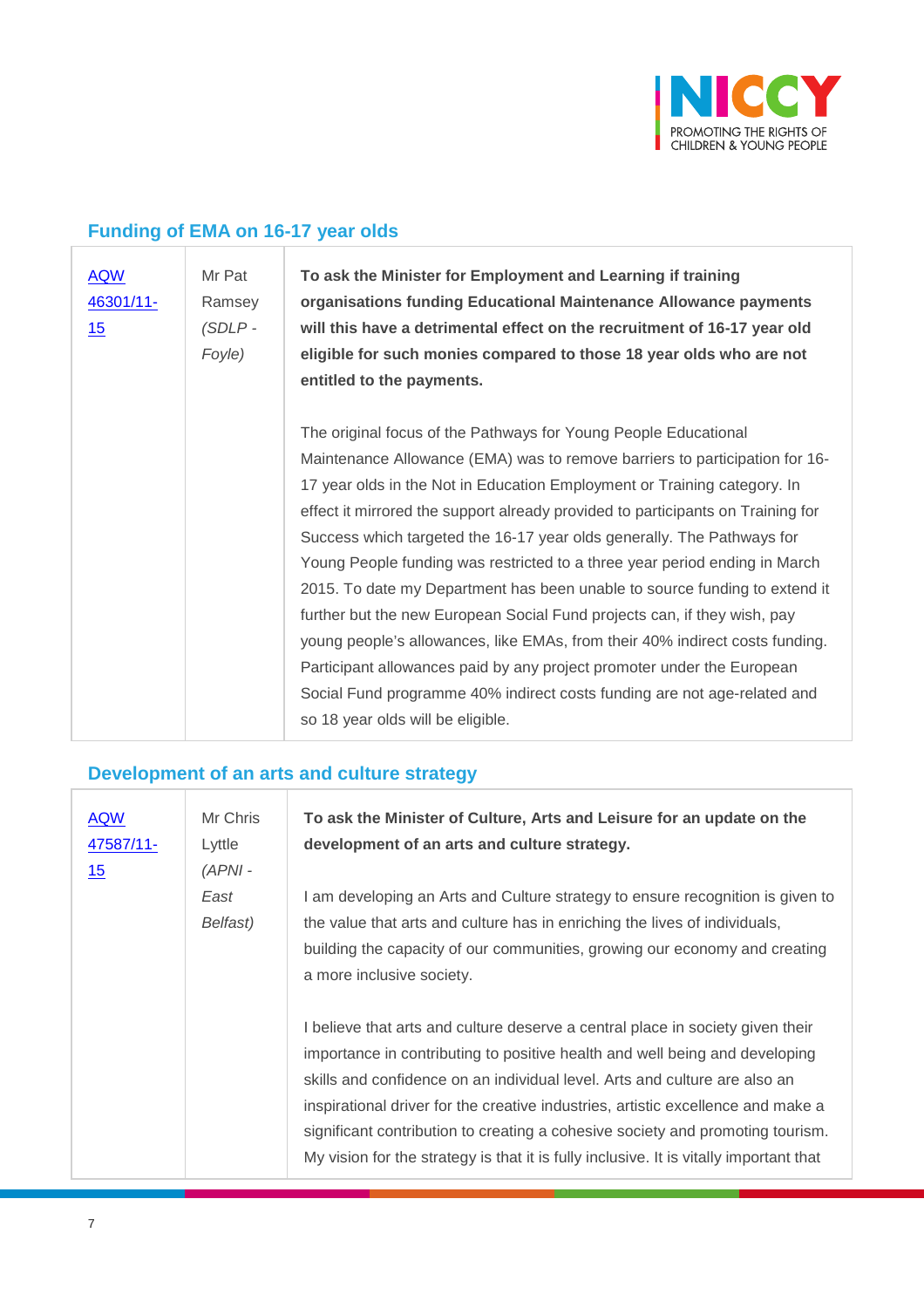

| all stakeholders including arts groups, communities and individuals play an<br>active part in the creative development of the strategy.            |
|----------------------------------------------------------------------------------------------------------------------------------------------------|
| A Ministerial Arts Advisory Forum and Inter Departmental Steering Group<br>have been set up to help inform the development of the Strategy and co- |
| design events are taking place with stakeholders. The broad themes of the                                                                          |
| Strategy are being developed through this co-design phase leading to a                                                                             |
| public consultation starting in Summer 2015.                                                                                                       |

# **Steps to raise awareness of mental health issues in schools**

| Mr Peter<br>Weir | To ask the Minister of Education to detail the steps being taken to raise<br>awareness of mental health issues within schools.                                                                                                                                                                                                                                                                                                                                                                                                                                                      |
|------------------|-------------------------------------------------------------------------------------------------------------------------------------------------------------------------------------------------------------------------------------------------------------------------------------------------------------------------------------------------------------------------------------------------------------------------------------------------------------------------------------------------------------------------------------------------------------------------------------|
| North<br>Down)   | There are a number of ways in which awareness of mental health issues can<br>be raised and supported within schools.                                                                                                                                                                                                                                                                                                                                                                                                                                                                |
|                  | The statutory curriculum clearly states that pupils should be taught about the<br>importance of learning about mental health and well-being. It provides<br>opportunities for young people to develop their knowledge on how to sustain<br>their health and learn about a healthy lifestyle. This includes supporting pupils<br>in better understanding mental health problems, including causes, prevention,<br>and developing strategies to deal with any problems which they, or someone<br>they know, may experience throughout their lives.                                    |
|                  | At primary level, managing feelings and emotions is a compulsory element of<br>Personal Development and Mutual Understanding and provides opportunities<br>for pupils to better understand their own feelings and the feelings of others, as<br>well as how to sustain their health, growth and well being.<br>At post-primary level, the Personal Health strand of Learning for Life and Work<br>provides opportunities for pupils to understand the importance of recognising<br>and managing factors that may influence physical and emotional/mental health<br>throughout life. |
|                  | $(DUP -$                                                                                                                                                                                                                                                                                                                                                                                                                                                                                                                                                                            |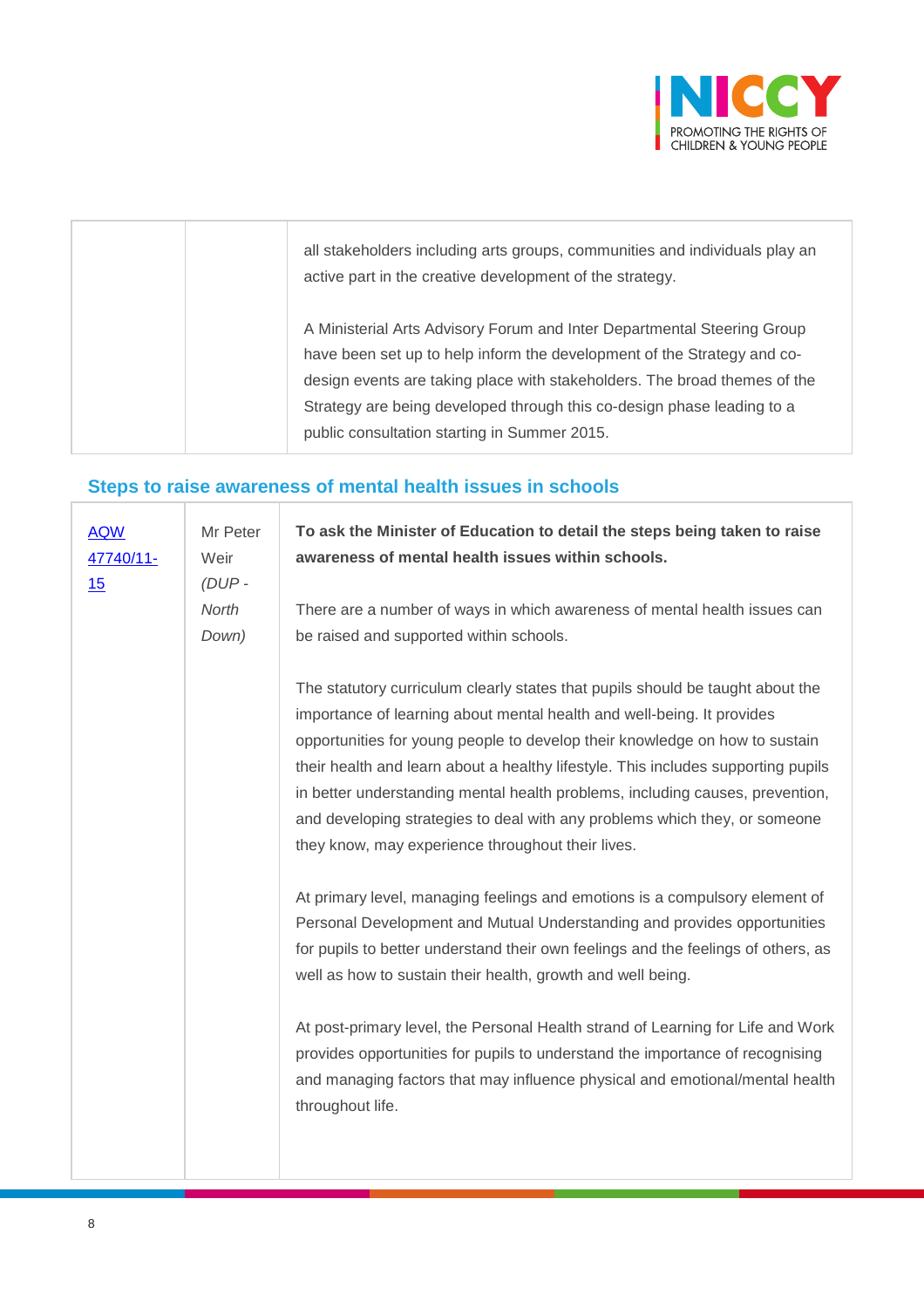

| The 'iMatter' Programme aims to encourage the entire school community to be       |
|-----------------------------------------------------------------------------------|
| engaged in promoting resilient emotional health for all pupils. Under this        |
| programme a suite of homework diary inserts and posters on topics of concern      |
| to young people such as self esteem, substance abuse and coping with              |
| stress, worry and anxiety, are distributed to schools. The diary inserts are also |
| available on the Department of Education website at www.deni.gov.uk and           |
| can be downloaded directly by young people.                                       |
|                                                                                   |
| Also, an 'i-matter' message of the month issues to schools for dissemination to   |
| pupils – the message for May 2015 for example was on the subject of exam          |
| stress and contains links to organisations offering further advice and support.   |
|                                                                                   |
| There is considerable evidential and research information to confirm the          |
| position that counselling in schools supports the emotional health and            |
| wellbeing of young people. Pupils experiencing stress or emotional problems       |
| find it difficult to reach their potential. This is why the Department funds the  |
| Independent Counselling Service for Schools (ICSS). Pupils can self-refer to      |

the Counsellor within their school, who is there to provide a 'listening ear' and

who works as an integral part of the schools pastoral care system.

#### **Funding for schools with below average free school meal entitlement**

ı

| <b>AQW</b><br>47720/11-<br>15 | Mrs Jo-<br>Anne<br><b>Dobson</b><br>(UUP- | To ask the Minister of Education for his assessment of the concerns<br>being raised by school principals in regards to the reduced funding<br>going to schools with below average free school meal entitlement.                                                                                                    |
|-------------------------------|-------------------------------------------|--------------------------------------------------------------------------------------------------------------------------------------------------------------------------------------------------------------------------------------------------------------------------------------------------------------------|
|                               | Upper<br>Bann)                            | Over the last 5 years the Westminster Government has reduced the<br>Executive's Budget by £1.5bn, which has greatly impacted on the availability<br>of funds for education and other vital services. My main priority in the<br>2015/16 budget discussion was to protect frontline services as far as<br>possible. |
|                               |                                           | Therefore funding to schools with below average free school meal<br>entitlement has not been reduced. Within the finite resources available for all<br>education services, funding distributed to schools under the Common<br>Funding Scheme arrangements in 2015/16 (£1,146.8 million) is marginally              |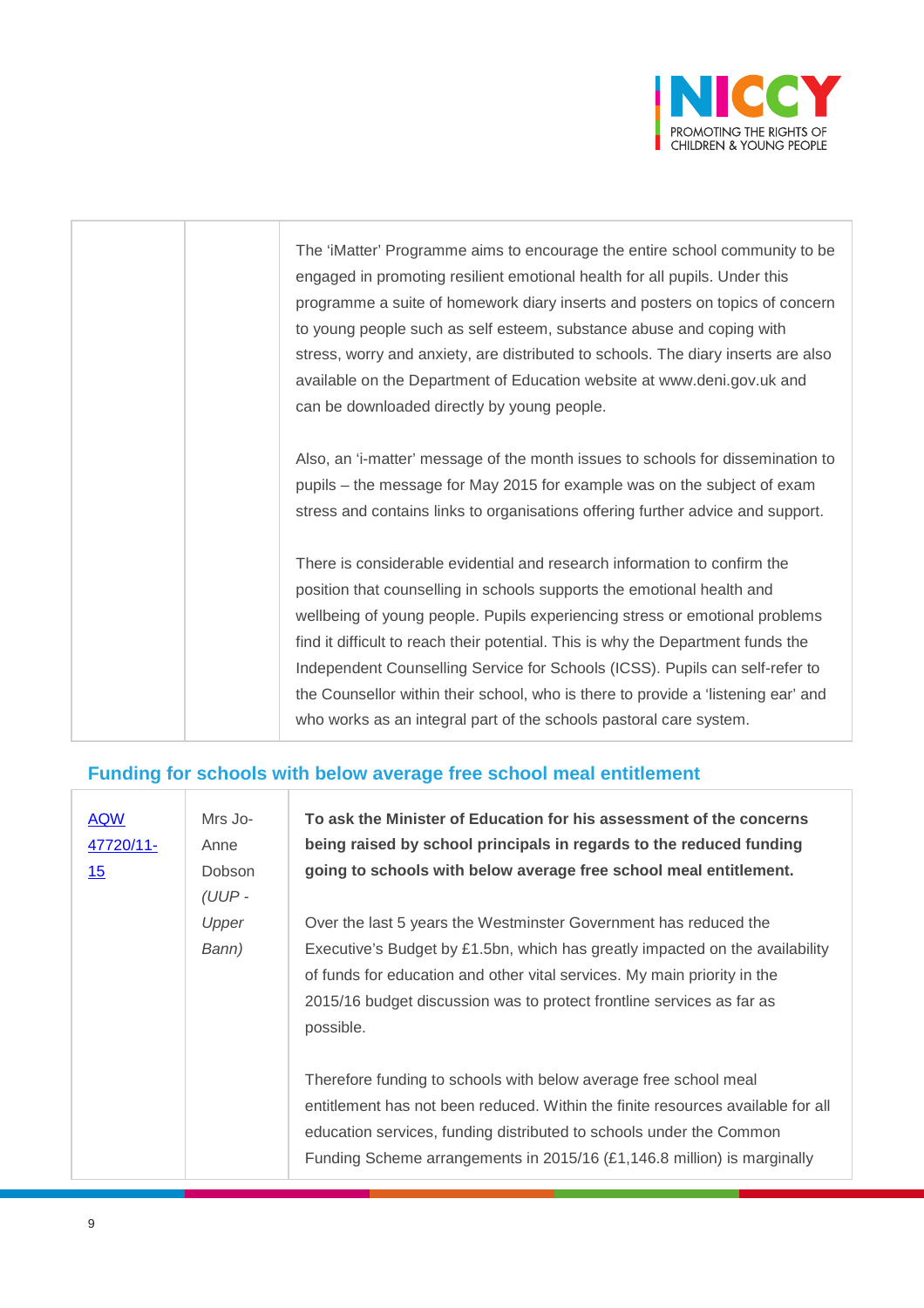

|  | higher than in 2014-15 $(E1, 144.6 \text{ million})$ . I recognise that whilst this<br>mitigates funding pressures on schools in the current year, the reality is that<br>in real terms schools still face financial challenges.                                                                                 |
|--|------------------------------------------------------------------------------------------------------------------------------------------------------------------------------------------------------------------------------------------------------------------------------------------------------------------|
|  | As the banded cash values under the TSN factors within the formula are<br>unchanged, schools with below average numbers of pupils with registered<br>entitlements for Free School Meals receive exactly the same level of funding,<br>under the social deprivation element of the funding formula, as last year. |

# **Awareness on drugs, alcohol and solvent abuse in schools**

| <b>AQW</b><br>47658/11-<br>15 | Mr Peter<br>Weir<br>(DUP-<br>North | To ask the Minister of Education what steps are being taken to raise<br>awareness on drugs, alcohol and solvent abuse within the school<br>system.                                                                                                                                                                                                                                                                                                                                                                                                                                                                                                                                                                                                                                                                                                                                                                                                                                      |
|-------------------------------|------------------------------------|-----------------------------------------------------------------------------------------------------------------------------------------------------------------------------------------------------------------------------------------------------------------------------------------------------------------------------------------------------------------------------------------------------------------------------------------------------------------------------------------------------------------------------------------------------------------------------------------------------------------------------------------------------------------------------------------------------------------------------------------------------------------------------------------------------------------------------------------------------------------------------------------------------------------------------------------------------------------------------------------|
|                               | Down)                              | All schools are required to have in place a drugs education policy and the<br>statutory curriculum, which is taught in all our grant-aided schools, provides<br>opportunities for pupils to develop the knowledge and skills to deal with issues<br>such as drug and alcohol abuse. As with all aspects of the curriculum the<br>specifics of what is taught and how it is taught is a matter for each school.<br>The Department also provides schools with guidance in relation to drugs. The<br>Council for the Curriculum, Examinations and Assessment (CCEA) has been<br>commissioned to review and update current guidance. The new guidance,<br>which will cover issues such as alcohol/solvent abuse and smoking etc., will<br>also provide advice on how to manage suspected drugs and/or alcohol related<br>incidents. It will be published on the CCEA website at the end of August and<br>will also be made available via the C2k ICT Managed Service and the DE<br>website. |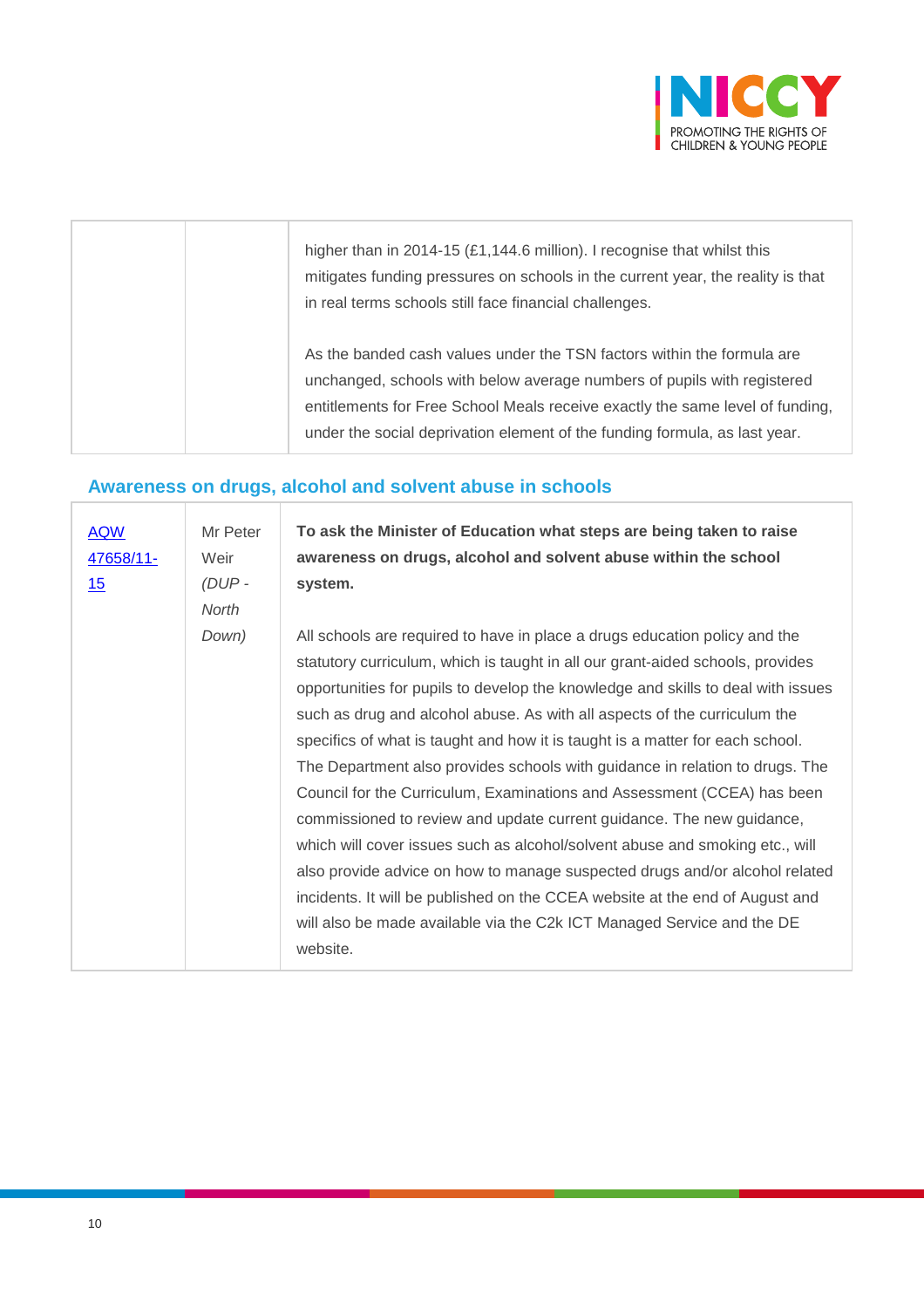

### **Youth led organisations reflecting the viewing of young people from a range of backgrounds**

| <b>AQW</b><br>47635/11-<br>15 | Mr David<br>McIlveen<br>$(DUP -$<br>North<br>Antrim) | To ask the Minister of Education to outline what strategy his<br>Department has in place to ensure that publically funded youth led<br>organisations reflect the views of young people from a wide range of<br>community backgrounds.                                                                                                                                                                                                                                                             |
|-------------------------------|------------------------------------------------------|---------------------------------------------------------------------------------------------------------------------------------------------------------------------------------------------------------------------------------------------------------------------------------------------------------------------------------------------------------------------------------------------------------------------------------------------------------------------------------------------------|
|                               |                                                      | The Department's youth policy, Priorities for Youth, states that the active<br>participation of young people from a variety of backgrounds should be<br>enabled and supported across all youth settings. A number of actions,<br>relating to increasing and strengthening youth participation are being taken<br>forward by inter-sectoral working groups, which include young people, as<br>part of the 2015/16 Regional Youth Development Plan- Interim Framework<br>and Action Plan, such as:- |
|                               |                                                      | the development of a model for a "Network for Youth";<br>the further development of stakeholder engagement through Local Advisory<br>Groups; and<br>the development of a small grants programme by young people for young<br>people.                                                                                                                                                                                                                                                              |
|                               |                                                      | The 2015/16 Regional Youth Development Plan, produced by the Education<br>Authority and the Youth Council for NI, was developed and informed by<br>stakeholder engagement through the Regional Advisory Group which<br>included young people.                                                                                                                                                                                                                                                     |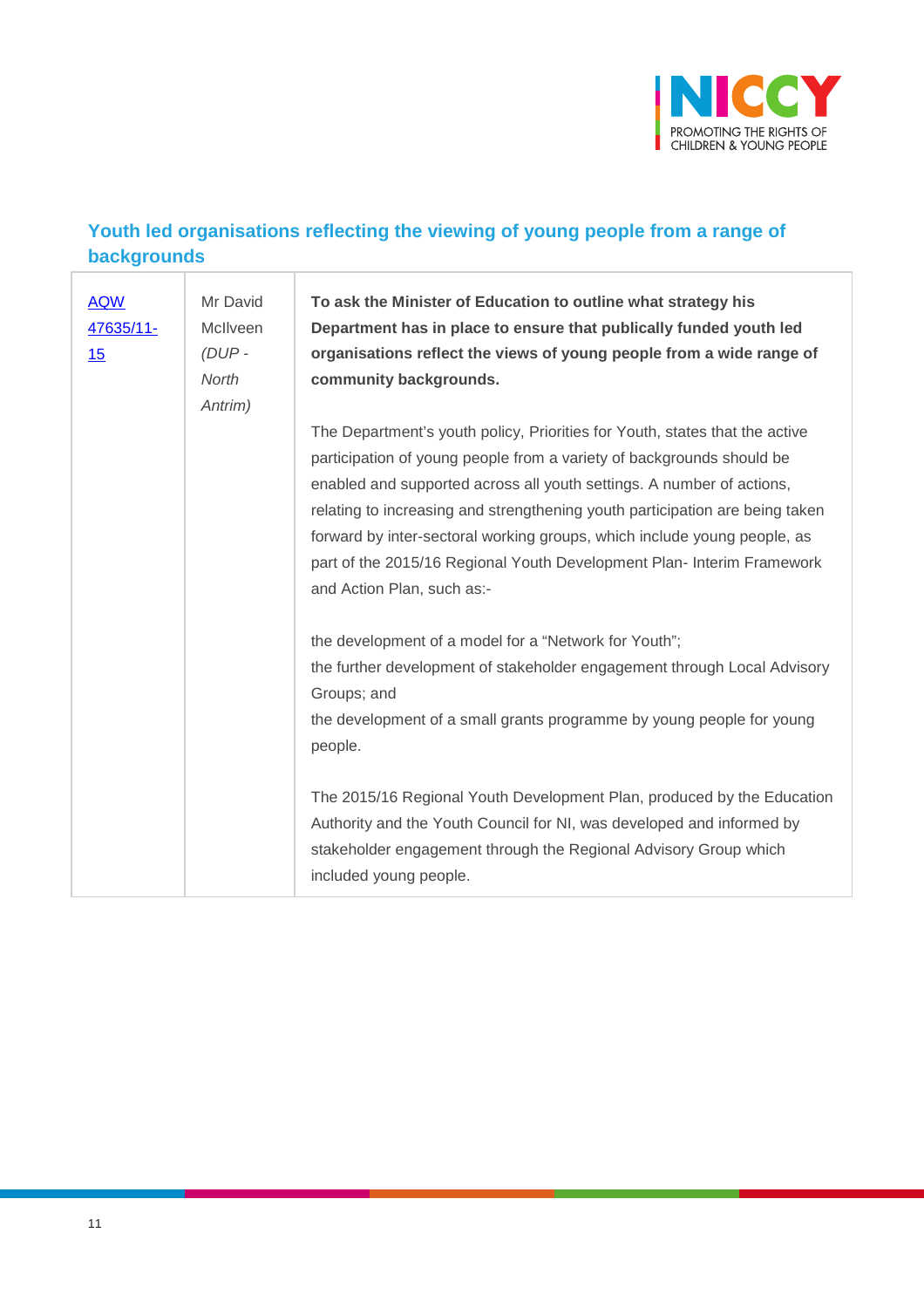

## **Funding of Voluntary Exit Scheme**

| <b>AQO</b><br>8545/11-15 | Mr Basil<br>McCrea<br>$(NI21 -$ | To ask the Minister of Finance and Personnel how the Voluntary Exit<br>Scheme will be funded in the absence of the implementation of the<br><b>Stormont House Agreement.</b> |
|--------------------------|---------------------------------|------------------------------------------------------------------------------------------------------------------------------------------------------------------------------|
|                          | Lagan                           |                                                                                                                                                                              |
|                          | Valley)                         | The flexibility, negotiated in the Stormont House Agreement, to use                                                                                                          |
|                          |                                 | borrowing under the Reinvestment and Reform Initiative to fund a Voluntary                                                                                                   |
|                          |                                 | Exit Scheme is central to the affordability of the scheme.                                                                                                                   |
|                          |                                 | I believe that it would be impossible for the Executive to set aside £700                                                                                                    |
|                          |                                 | million from within its Resource DEL budget over the next four years to                                                                                                      |
|                          |                                 | fund the scheme.                                                                                                                                                             |
|                          |                                 |                                                                                                                                                                              |

# **Impact of delay in implementing Welfare Reform**

| <b>AQO</b><br>8537/11-<br><u>15</u> | Mr Mike<br><b>Nesbitt</b><br>(UUP-<br>Strangford) | To ask the Minister of Finance and Personnel how the delay in<br>implementing Welfare Reform has impacted on the allocation of<br>resources as part of the June monitoring round.                                                                                                                                                                                                                                |
|-------------------------------------|---------------------------------------------------|------------------------------------------------------------------------------------------------------------------------------------------------------------------------------------------------------------------------------------------------------------------------------------------------------------------------------------------------------------------------------------------------------------------|
|                                     |                                                   | The delay in implementing Welfare Reform is already placing additional<br>constraints upon the resources available to the Executive. Continued non<br>implementation of Welfare Reform will jeopardise the financial package<br>agreed at Stormont House increasing these constraints. This cannot fail to<br>have a significant detrimental impact on the ability of departments to deliver<br>public services. |
|                                     |                                                   | The costs of not implementing Welfare Reform are forecast to escalate<br>significantly in the years ahead, potentially placing further pressure on key<br>public services.                                                                                                                                                                                                                                       |
|                                     |                                                   | Now is the time for either the Parties around the Chamber to live up to the<br>Stormont House Agreement or for Westminster to step in and deal with the<br>Welfare issue. Doing nothing is simply not an option.                                                                                                                                                                                                 |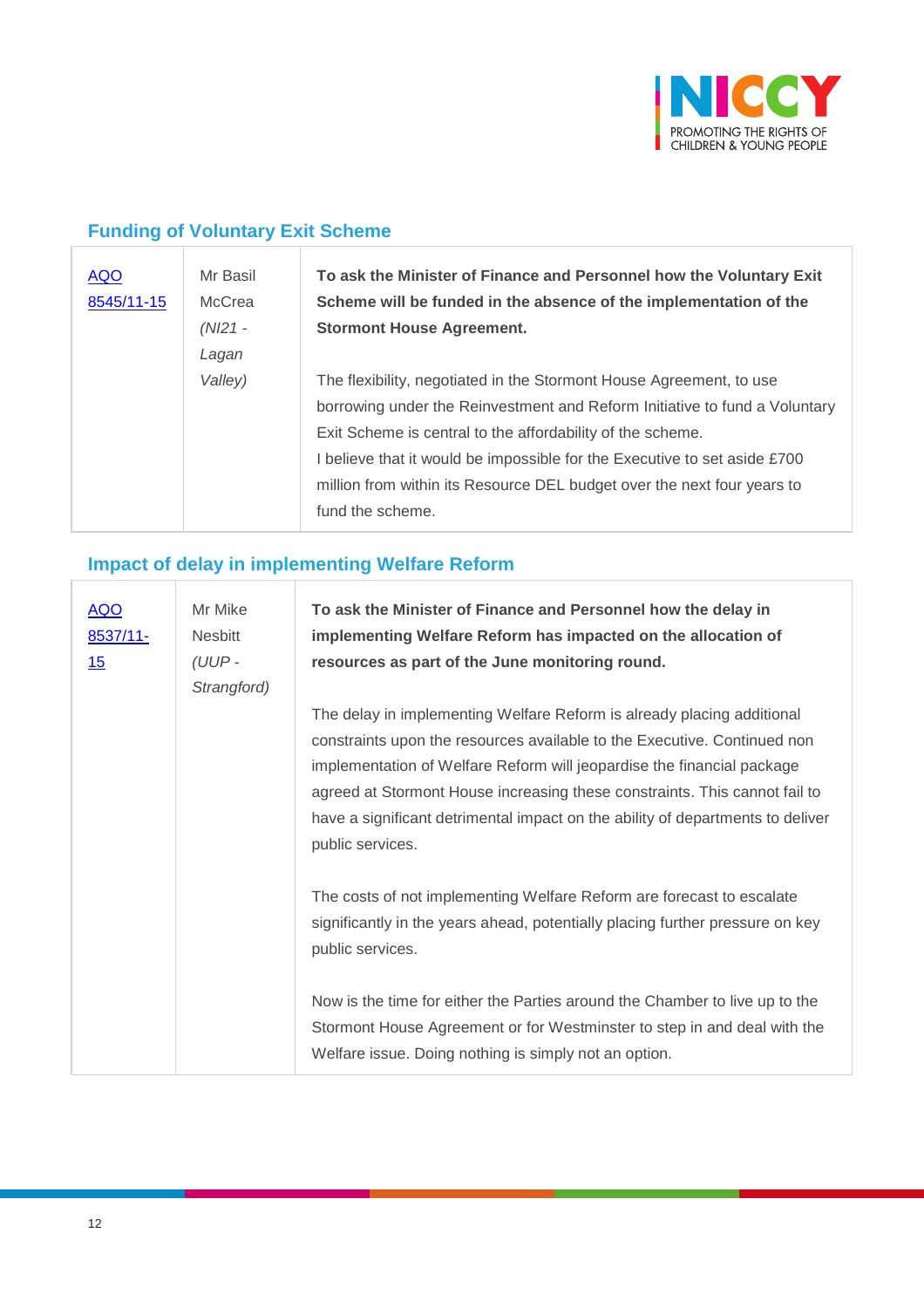

#### **Steps to reduce waiting times for autism assessment for children**

| <b>AQO</b><br>8558/11-<br>15 | Mr Ian<br>Milne<br>$(SF - Mid)$<br>Ulster) | To ask the Minister of Health, Social Services and Public Safety what<br>steps he is taking to reduce the waiting times for autism assessment for<br>children.                                                                                                                                                                                                 |
|------------------------------|--------------------------------------------|----------------------------------------------------------------------------------------------------------------------------------------------------------------------------------------------------------------------------------------------------------------------------------------------------------------------------------------------------------------|
|                              |                                            | The Health and Social Care Board is working to reduce the number and length<br>of time children and young people have to wait for an autism assessment.<br>However, this has proved challenging due to progressive increases in referrals<br>to the autism service.                                                                                            |
|                              |                                            | Referrals for services have risen from approximately 1,500 children and young<br>people in 2010 to 2,936 at the end of March 2015. Based on current service<br>capacity, autism services have been unable to keep pace with this demand.<br>This position is further compounded by the current fiscal constraints and the<br>obligation to live within budget. |
|                              |                                            | I can however assure you that we are working to seek to find new ways of<br>reducing the impact of long waits for assessment.                                                                                                                                                                                                                                  |

# **Health checks for 0-3 year olds**

| <u>AQO</u><br>8554/11-<br>15 | Mrs Judith<br>Cochrane<br>$(APNI -$<br>East | To ask the Minister of Health, Social Services and Public Safety to<br>outline the main role and purpose of health visitor checks of the 0-3<br>year age group.                                                                                                                                                                                                                                                                                                                                                                                                                                                                                                                                                                                                                                        |
|------------------------------|---------------------------------------------|--------------------------------------------------------------------------------------------------------------------------------------------------------------------------------------------------------------------------------------------------------------------------------------------------------------------------------------------------------------------------------------------------------------------------------------------------------------------------------------------------------------------------------------------------------------------------------------------------------------------------------------------------------------------------------------------------------------------------------------------------------------------------------------------------------|
|                              | Belfast)                                    | In line with 'Healthy Child, Healthy Future', Health Visitors have a key role in<br>delivering this child health promotion programme to all families with pre-<br>school children. The purpose of this programme is to improve child and<br>family health outcomes through early intervention.<br>Specific to the 0-3 year age group, Health Visitors in partnership with<br>parents, undertake eight health reviews during this period.<br>The core purpose of these reviews are to assess growth and development;<br>detect abnormalities; give parents the opportunity to discuss their concerns<br>and aspirations; assess family strengths, needs, risks, protective and<br>resilience factors; and to review the uptake of screening programmes and<br>inform parents of results as appropriate. |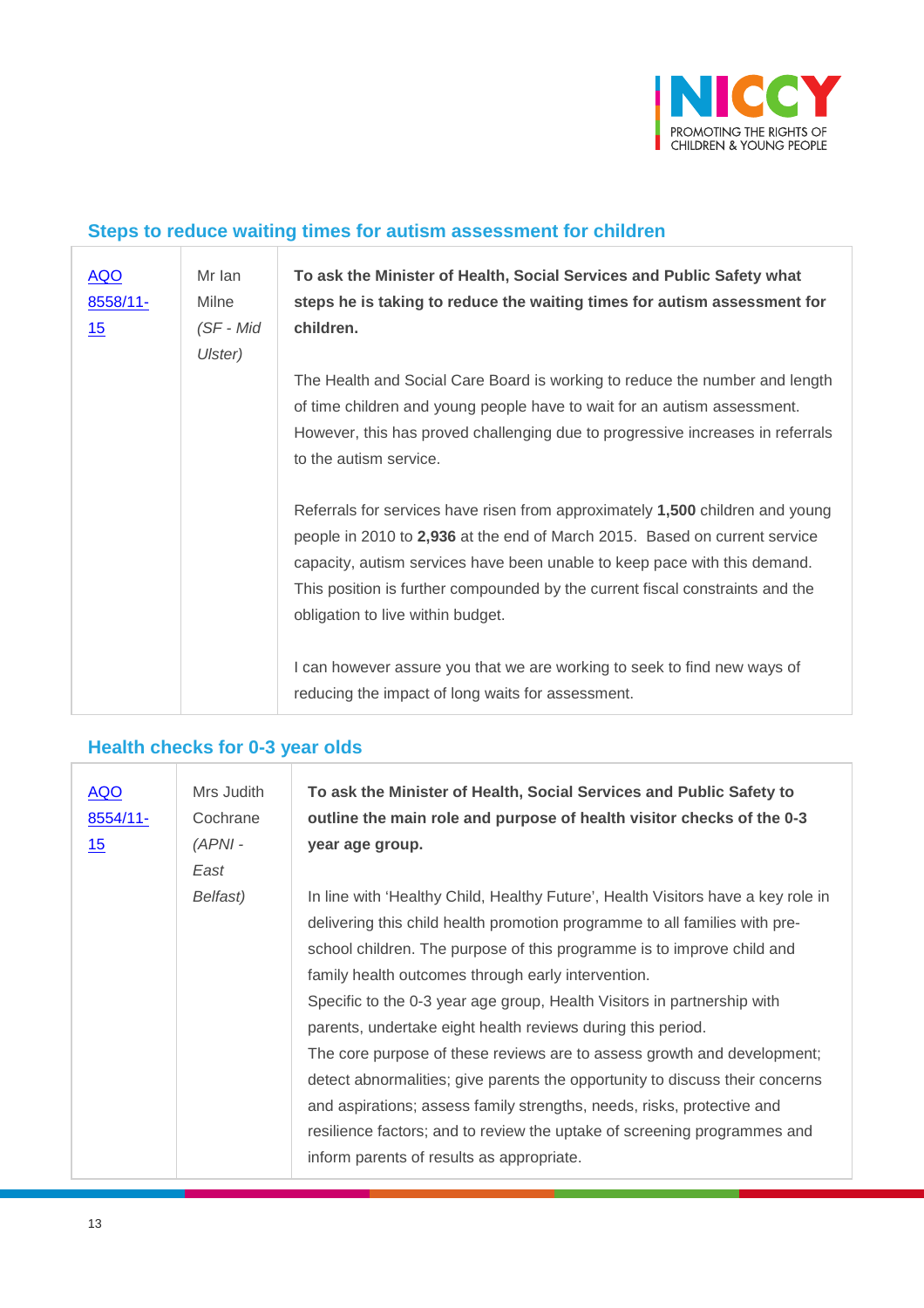

### **Children diagnosed with bowel disease**

| <b>AQO</b><br>$8551/11$ -<br>15 | Mr Cathal Ó<br>hOisín<br>(SF - East<br>Londonderry) | To ask the Minister of Health, Social Services and Public Safety how<br>many children under 18 years have been diagnosed with Crohn's<br>disease, colitis and inflammatory bowel disease since 2010.                                                                                                                                 |
|---------------------------------|-----------------------------------------------------|--------------------------------------------------------------------------------------------------------------------------------------------------------------------------------------------------------------------------------------------------------------------------------------------------------------------------------------|
|                                 |                                                     | This information is not currently routinely captured by Health and Social<br>Care in Northern Ireland. However, information is available on the<br>number of hospital admissions where a diagnosis of Crohn's Disease,<br>Colitis or Inflammatory Bowel Disease has been recorded.                                                   |
|                                 |                                                     | Since 2010 there have been 371 admissions to hospital for children<br>under 18 with a primary diagnosis of Crohn's disease, 4494 with Colitis<br>and 3009 with Inflammatory Bowel Disease.                                                                                                                                           |
|                                 |                                                     | The British Association of Gastroenterology is currently exploring the<br>establishment of a national IBD registry and Northern Ireland clinicians<br>have expressed an interest in contributing to this. A regional group has<br>been established to consider the governance, technical, procurement<br>and financial implications. |

#### **Teeth and eye care for young people with a disability**

| <b>AQW</b><br>47356/11-<br>15 | Mr Jim<br><b>Allister</b><br>$(TUV -$<br>North<br>Antrim) | To ask the Minister of Health, Social Services and Public Safety why<br>pupils with severe learning disabilities who remain in full time education<br>until they are nineteen are not automatically entitled to free dental and<br>optical care.                                                                       |
|-------------------------------|-----------------------------------------------------------|------------------------------------------------------------------------------------------------------------------------------------------------------------------------------------------------------------------------------------------------------------------------------------------------------------------------|
|                               |                                                           | For all individuals aged 19 or over, entitlement to any exemption from or help<br>with the costs of NHS high street dental or optical services is based on the<br>principle that those who can afford to contribute should do so, while those<br>who are likely to have difficulty in paying should be protected.      |
|                               |                                                           | Exemption from NHS charges, or help with meeting the costs of these<br>charges, is established by a person's entitlement to income related benefit. In<br>the case of a person with severe learning disabilities it would be hoped that<br>they are supported by an appropriate social care package and that they have |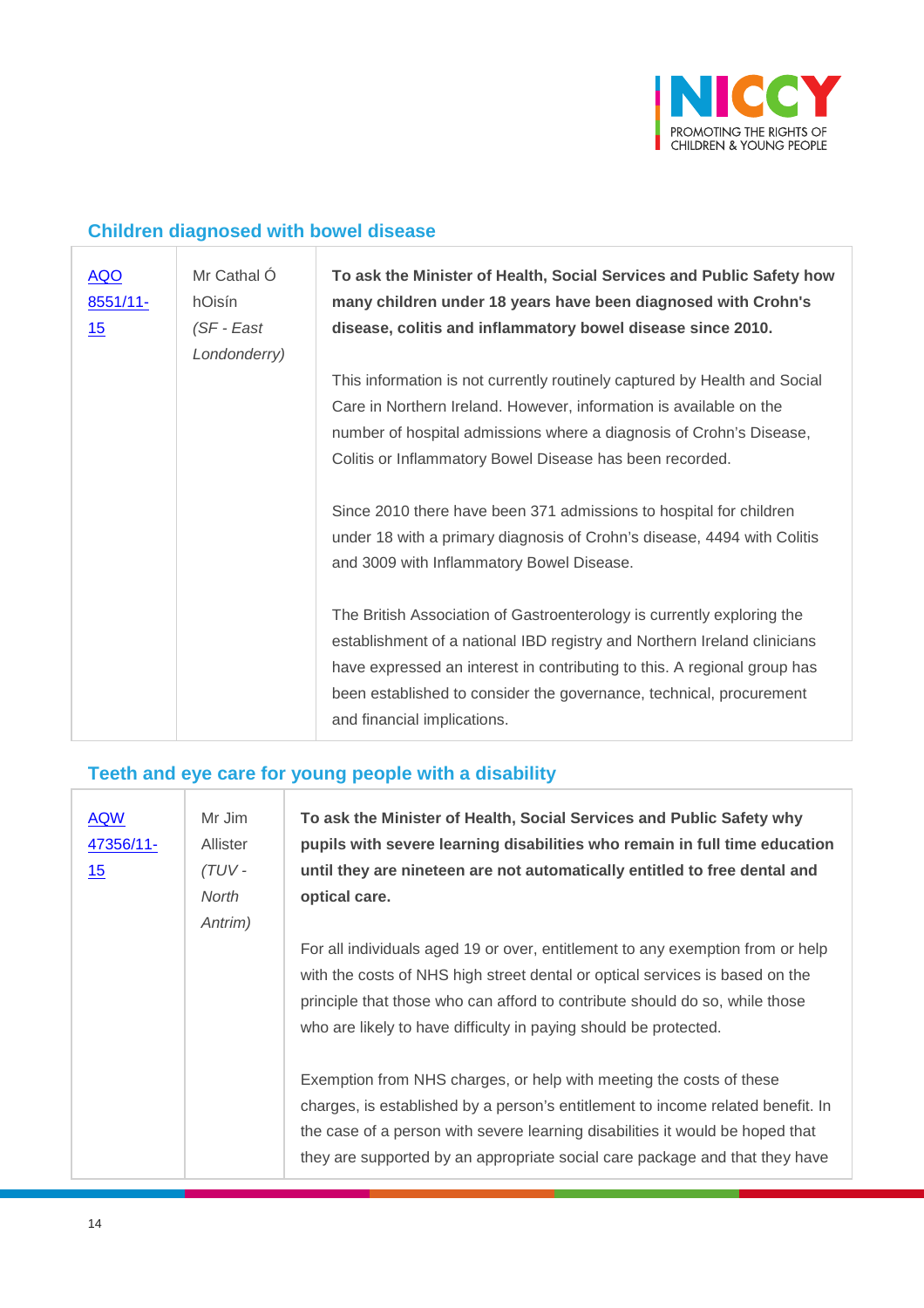

| accessed their full benefits entitlement and are consequently in receipt of an |
|--------------------------------------------------------------------------------|
| appropriate level of support in relation to NHS dental and optical             |
| charges. Further advice on entitlement to benefits can be sought from local    |
| Social Security/Job and Benefits offices.                                      |

# **Funding for hospice and palliative care for children and young people**

| <b>AQW</b><br>47277/11-<br><u>15</u> | Mr Fearghal<br><b>McKinney</b><br>(SDLP-<br>South | To ask the Minister of Health, Social Services and Public Safety how<br>he plans to fund hospice and palliative care for children and young<br>people from April 2016. |
|--------------------------------------|---------------------------------------------------|------------------------------------------------------------------------------------------------------------------------------------------------------------------------|
|                                      | Belfast)                                          | At present, hospice and palliative care and support services are                                                                                                       |
|                                      |                                                   | commissioned by the Health and Social Care Board, and I would expect                                                                                                   |
|                                      |                                                   | those services to continue from April 2016, subject to available funding. My                                                                                           |
|                                      |                                                   | Department is also finalising its Strategy for Children's Palliative and End-                                                                                          |
|                                      |                                                   | of-Life Care, which will include commitments to further improve hospice                                                                                                |
|                                      |                                                   | and palliative care for children in Northern Ireland over the next ten years.                                                                                          |
|                                      |                                                   | The implementation of the Strategy will be dependent upon available                                                                                                    |
|                                      |                                                   | funding to invest in these services given the difficult budget position facing                                                                                         |
|                                      |                                                   | my Department.                                                                                                                                                         |

### **Publication of Children's Palliative and End-of-Life Care Strategy**

| <b>AQW</b><br>47276/11-<br>15 | Mr Fearghal<br><b>McKinney</b><br>$(SDLP -$<br>South | To ask the Minister of Health, Social Services and Public Safety,<br>pursuant to AQW 41933/11-15, when his Department will publish the<br>Strategy for Children's Palliative and End-of-Life Care.                                                                              |
|-------------------------------|------------------------------------------------------|---------------------------------------------------------------------------------------------------------------------------------------------------------------------------------------------------------------------------------------------------------------------------------|
|                               | Belfast)                                             | The Health and Social Care Board is currently finalising an<br>implementation plan which will be published with the final Children's<br>Palliative and End-of-Life Care Strategy, subject to my approval. I hope to<br>be in a position to publish the Strategy later this year |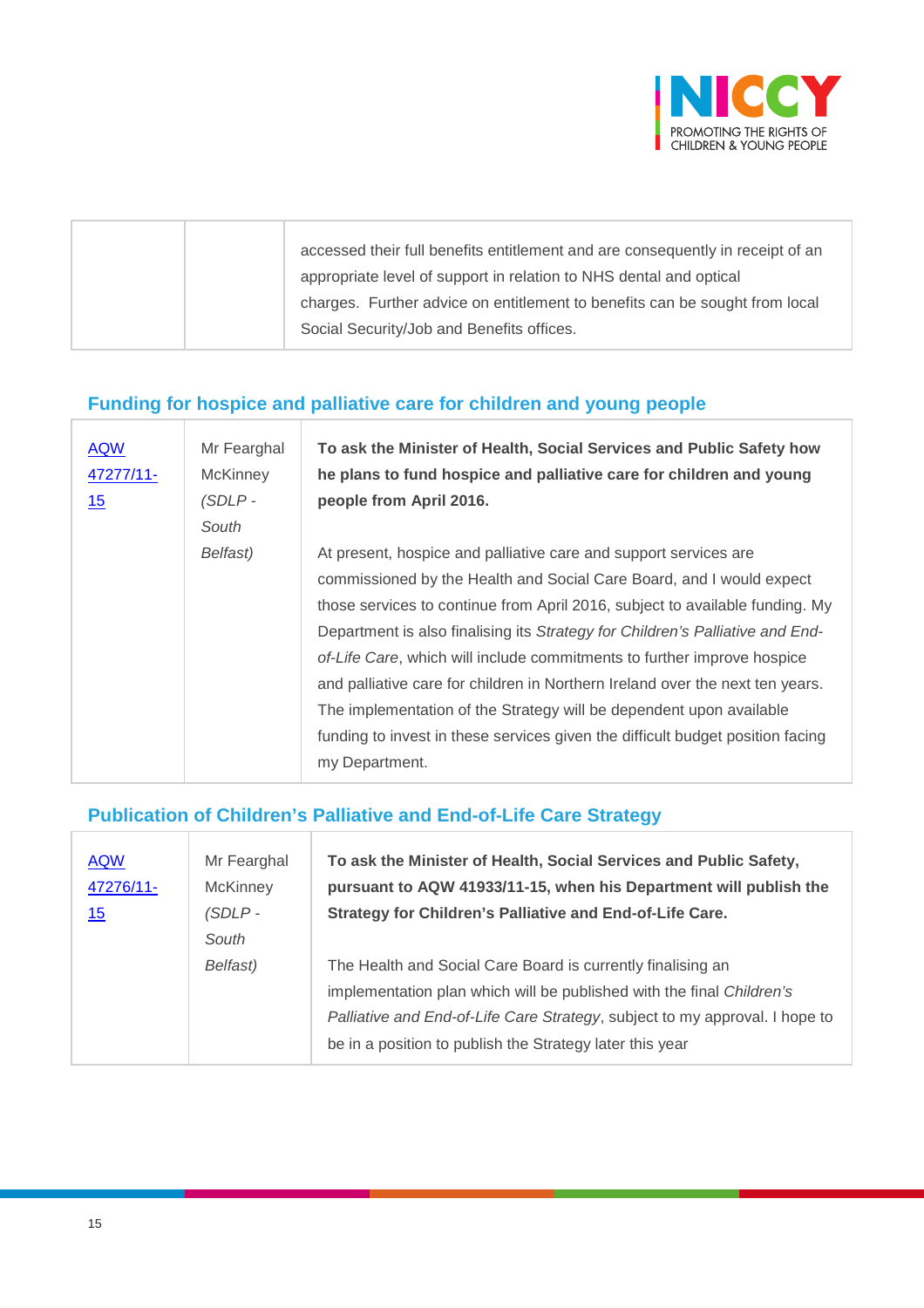

## **Tribunals dealing with special education needs**

| <b>AQW</b><br>47344/1<br>$1 - 15$ | Mr<br>Peter<br>Weir<br>(DUP)<br>÷,<br>North<br>Dow | To ask the Minister of Justice to detail the number of cases referred to<br>tribunals dealing with special education needs in each region of the Education<br>Authority, in each of the last five years.<br>The number of cases referred to the Special Educational Needs Tribunal for each<br>former Education and Library Board, in each of the last five financial years is<br>detailed within the table below. |                |               |               |               |               |
|-----------------------------------|----------------------------------------------------|--------------------------------------------------------------------------------------------------------------------------------------------------------------------------------------------------------------------------------------------------------------------------------------------------------------------------------------------------------------------------------------------------------------------|----------------|---------------|---------------|---------------|---------------|
| n)                                |                                                    |                                                                                                                                                                                                                                                                                                                                                                                                                    | 2010/20<br>11  | 2011/20<br>12 | 2012/20<br>13 | 2013/20<br>14 | 2014/20<br>15 |
|                                   |                                                    | <b>Belfast</b>                                                                                                                                                                                                                                                                                                                                                                                                     | 3              | 3             | 5             | 6             | 17            |
|                                   |                                                    | Wester<br>n                                                                                                                                                                                                                                                                                                                                                                                                        | 10             | 19            | 18            | 13            | 16            |
|                                   |                                                    | <b>North</b><br><b>Eastern</b>                                                                                                                                                                                                                                                                                                                                                                                     | 22             | 29            | 33            | 54            | 37            |
|                                   |                                                    | <b>South</b><br><b>Eastern</b><br><b>Souther</b><br>n                                                                                                                                                                                                                                                                                                                                                              | 24             | 20            | 30            | 33            | 40            |
|                                   |                                                    |                                                                                                                                                                                                                                                                                                                                                                                                                    | $\overline{7}$ | 10            | 16            | 15            | 11            |
|                                   |                                                    | <b>TOTAL</b>                                                                                                                                                                                                                                                                                                                                                                                                       | 66             | 81            | 102           | 121           | 121           |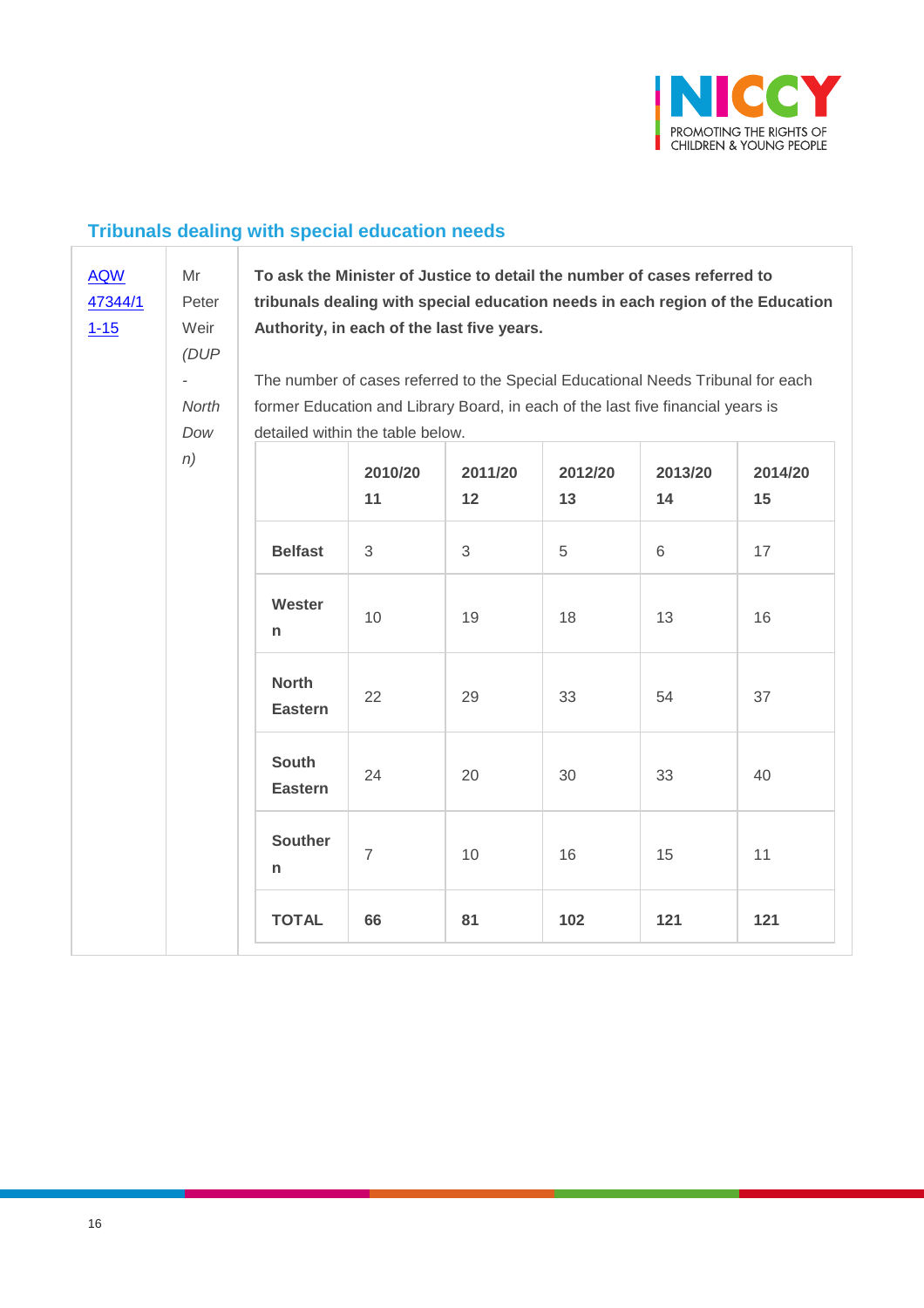

# **Statutory Guidance for operation of Community Planning for use by councils**

| <b>AQO</b><br>8529/11-<br>15 | Ms<br>Michaela<br><b>Boyle</b> | To ask the Minister of the Environment when the Statutory Guidance for<br>the Operation of Community Planning will be ready for use by councils.                                                                                                                                                                                                                                                                                                                                                                                                                                                                                                                                                                                                                   |
|------------------------------|--------------------------------|--------------------------------------------------------------------------------------------------------------------------------------------------------------------------------------------------------------------------------------------------------------------------------------------------------------------------------------------------------------------------------------------------------------------------------------------------------------------------------------------------------------------------------------------------------------------------------------------------------------------------------------------------------------------------------------------------------------------------------------------------------------------|
|                              | $(SF - West)$<br>Tyrone)       | I propose to issue statutory guidance to assist councils and their community<br>planning partners in the operation of their new duty shortly. Throughout 2014<br>and during 2015, my officials have been engaging with other government<br>departments and agencies on the implications of the introduction of<br>community planning and local government reform, and how it will influence<br>the new central-government relationship. The learning from this activity,<br>councils ongoing preparations and pre-consultation with a range of<br>stakeholders, has informed the development of this guidance.                                                                                                                                                     |
|                              |                                | As you will know my Department issued the draft Statutory Guidance for the<br>Operation of Community Planning for consultation on 16 December 2014 for<br>a period of 12 weeks. Sixty-eight responses were received to the consultation<br>on the draft guidance with the majority of these emanating from community<br>and voluntary groups, representative groups, councils, local government<br>organisations and public bodies. My officials provided a briefing on the<br>consultation and guidance to the Environment Committee at its meeting on 18<br>June 2015.                                                                                                                                                                                           |
|                              |                                | In light of the question and concerns raised by the Committee, I am currently<br>still considering my Department's response to this consultation and the final<br>version of the Guidance and the statutory guidance will issue shortly.<br>Officials from my Department continue to liaise with all of the new councils<br>and with other government departments and agencies, to support the<br>establishment of Community Planning Partnerships. I am aware and have<br>been greatly encouraged to note that councils have already been making use<br>of the draft guidance and that councils have found this useful in the processes<br>necessary to establishing their Community Planning Partnerships and<br>developing community plans for their districts. |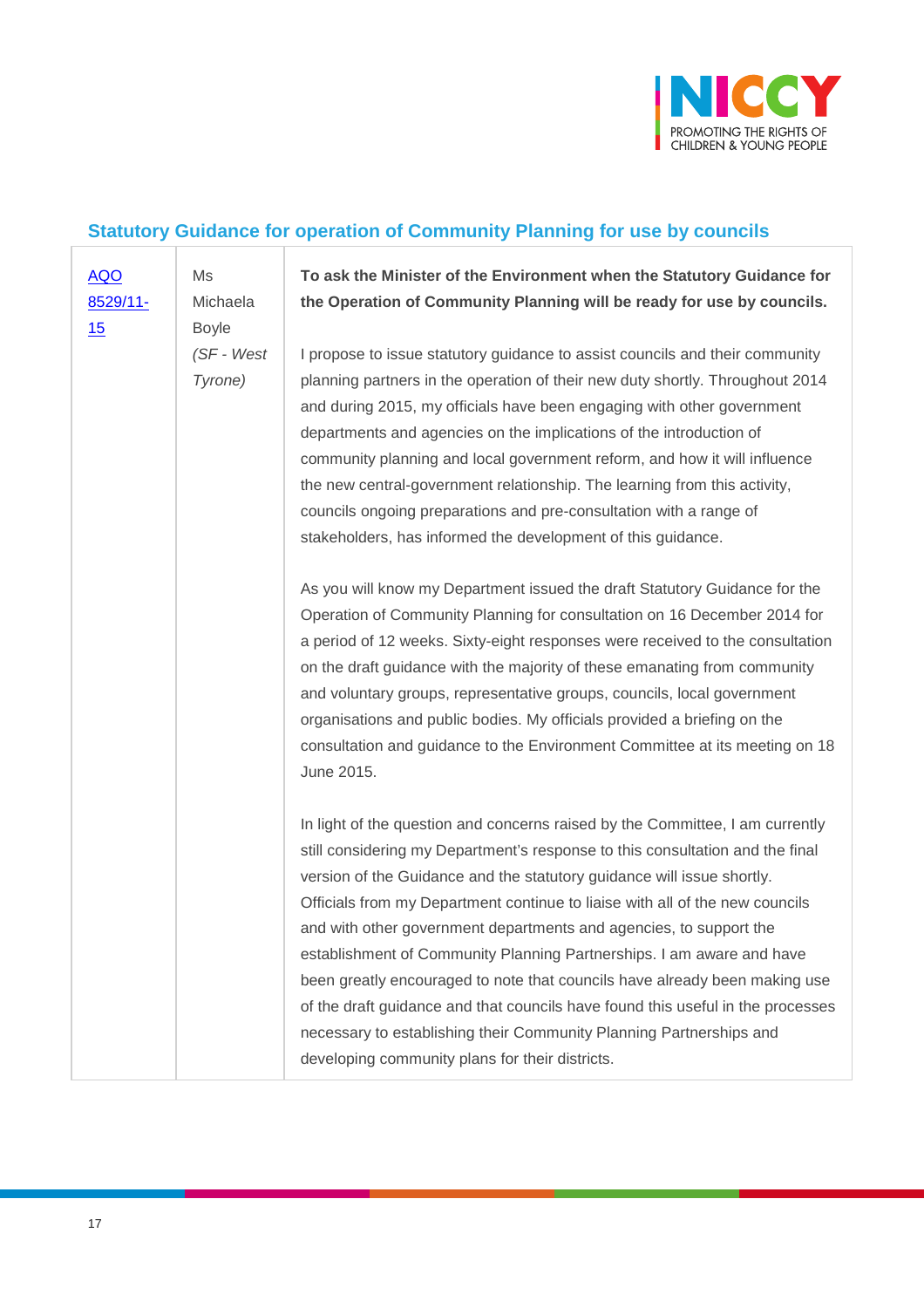

#### **Impact of road traffic awareness advertising on young drivers**

[AQW](javascript:__doPostBack()  [47339/11-](javascript:__doPostBack() [15](javascript:__doPostBack()

Lord Morrow of Clogher Valley *(DUP - Fermanagh and South Tyrone)*

**To ask the Minister of the Environment for his assessment of road traffic awareness advertising that is (i) printed; (ii) broadcast and detail any feedback on the impact the advertising is having on communities and young drivers, in each of the last two years.** 

My Department has a statutory responsibility to promote road safety and to raise public awareness of the nature and scale of the road safety problem here. All of our work is shaped by evidence and follows thorough research of the road safety problem, road users' attitude to that problem, and analysis of how best to change poor road user behaviours.

It is difficult to measure the sole or unique contribution that any specific area of road safety makes towards reducing casualties. Changing road user attitudes and behaviours is ongoing, constant and repetitive work, but many factors (such as education, PR, enforcement and engineering), working together, clearly have supported reductions in road casualties, with serious injuries at an all-time low last year, and fatalities having been below 100 a year each year since 2009. We have made progress towards zero road deaths, but still have work to do. The approach to DOE Road Safety media planning has always adopted a media neutral, data-led approach. This means that media channels which can reach the largest numbers of target audiences (such as young adults) have always been prioritised. This data-led approach has always informed the media choices for campaigns, which have always adopted a multi-media approach. This approach has included TV, Radio, Press, Digital including social media, Cinema and Outdoor activity.

The campaigns are regularly assessed by the NISRA Road Safety Monitor, which has consistently reported that TV advertising is the most important factor in creating awareness of road safety (2007-2014). We have extensive evidence that people watch, are aware of and are influenced by our road safety campaigns.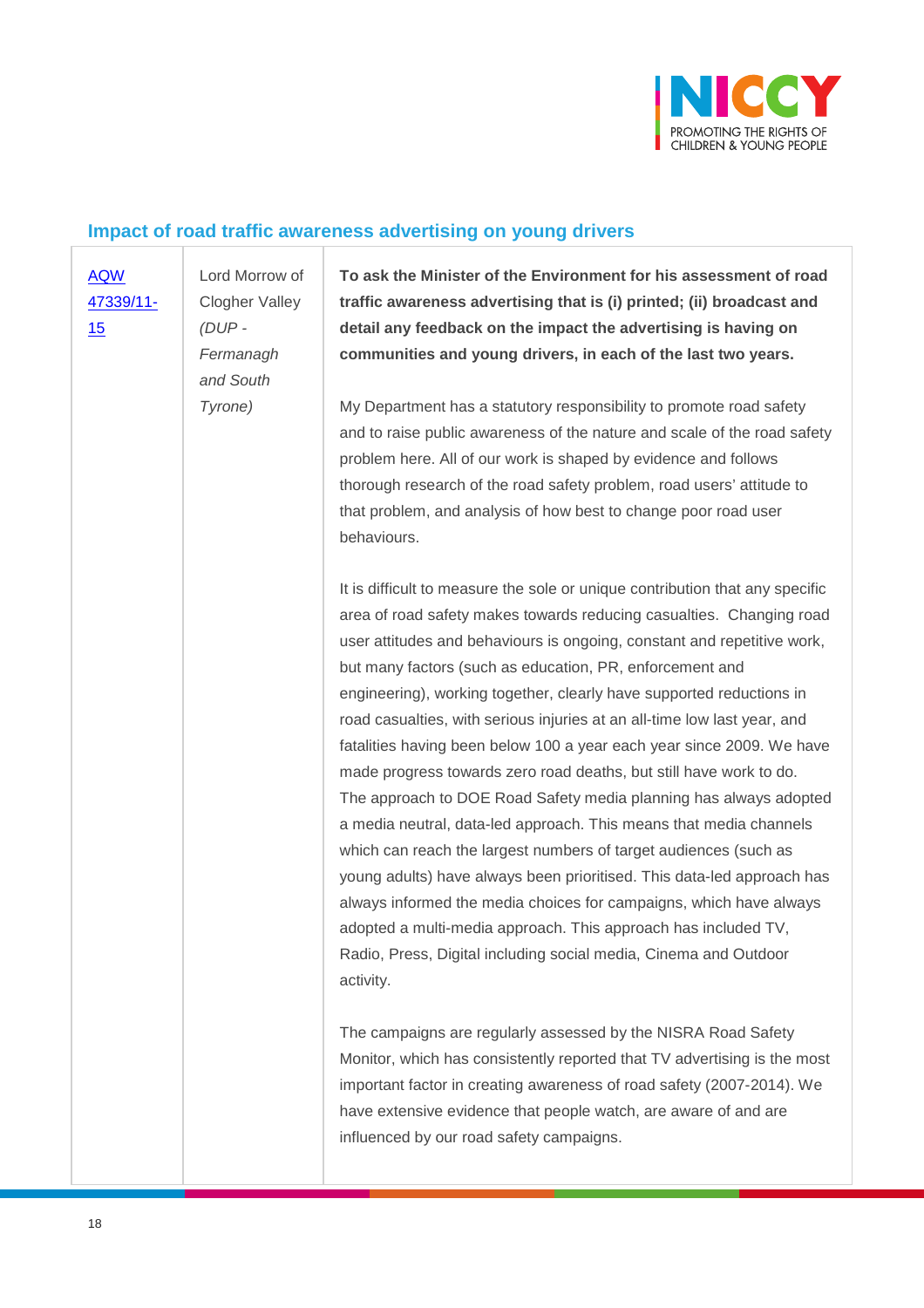

The most recent research shows that DOE road safety campaigns tracked over the last two-year period have achieved levels of influence ranging between 83% and 93% with the 17-24 year old audience, indicating that our work has been very influential in improving young road user/driver attitudes and in producing positive change in behaviours. The industry norm for achieving levels of 'fairly influenced' is 30%.

The other crucial influential factors that were rated "very influential" in the Road Safety Monitor include DOE's Radio, Press, Outdoor and Online Advertising; News Coverage; Police Enforcement; Penalties Imposed by Courts; Car Design and Features; Road Traffic Laws; Education in Schools; Road Engineering; and Changes to the Driving Test.

A study by Oxford Economics isolates the importance of the role of DOE advertising and calculates that, between 1995 and 2011, 21,977 men, women and children here have been saved from death and serious injury on our roads through the impact and influence of our campaigns. The study calculated that the economic payback on DOE's campaigns was £42 per £1 invested once human costs were included. My Department continues to enrich the use of communication channels, using material across channels to reach all road users with these lifesaving messages. We research and respond to changes in how people access information, including the changing options in digital and social media.

My Department also works with a very wide range of individuals and organisations, engaging as widely as possible with all those who want to make a difference. We welcome the continuing, passionate support for road safety from many, many organisations. We have a wide range of material to support this work, and continue to work it into different formats to work through different channels.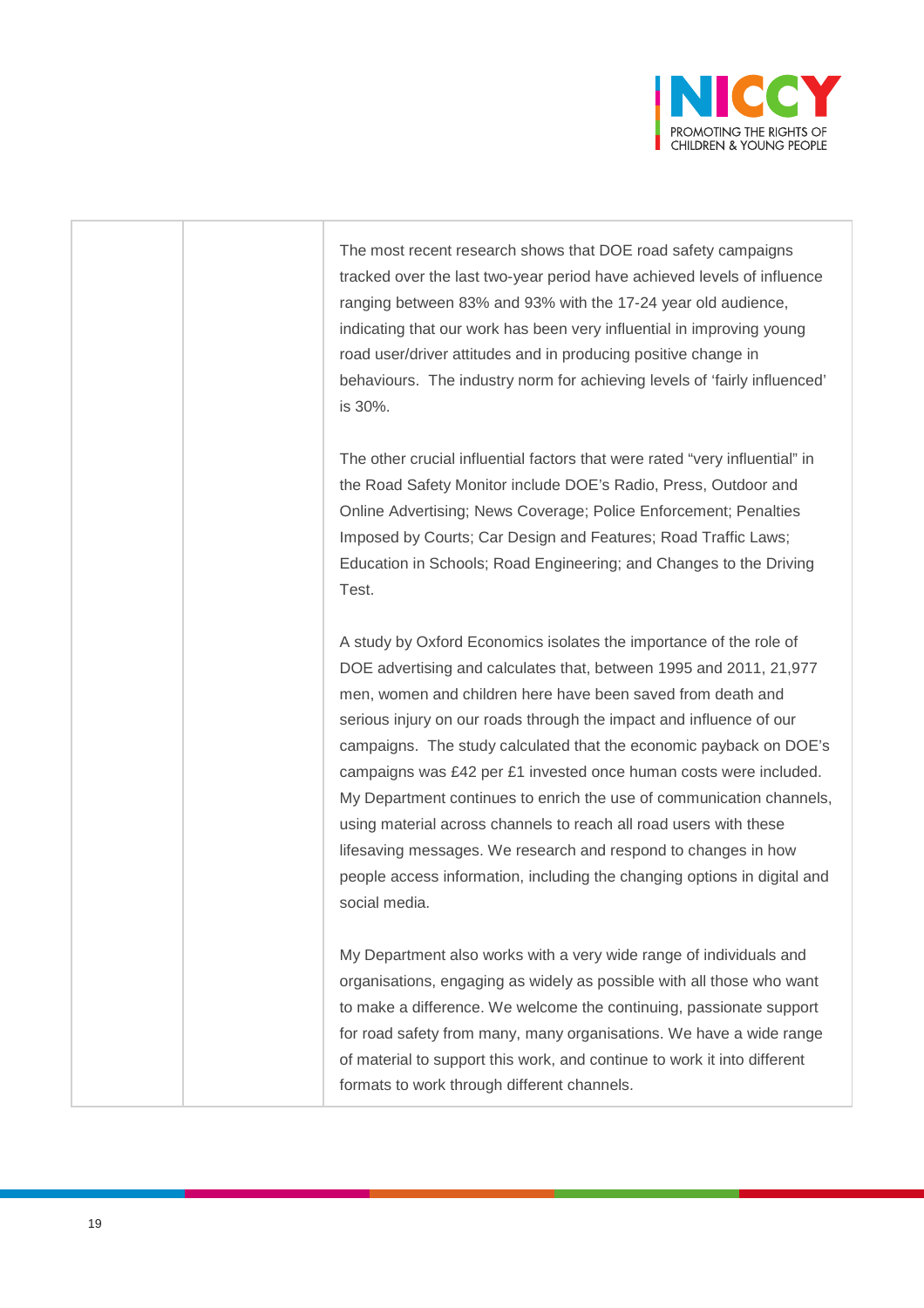

#### **Organisational redesign of Assembly Commission**

[AQO](javascript:__doPostBack()  [8501/11-](javascript:__doPostBack() [15](javascript:__doPostBack() Mr Paul

Girvan *(DUP - South* 

*Antrim)*

**To ask the Assembly Commission, in light of budgetary pressures and organisational redesign, for an update on the progress made on reducing the size of the Assembly's senior management team**.

As the Commission's budget has been reducing year on year since 2010 (down from £44m in 2010/11 to £38.7m in 2015/16 – a real cut of almost 25%) all areas of expenditure, including senior management costs, have been under review with action being taken to meet the necessary budget cuts. The Assembly Commission included in its Corporate Strategy 2012/16 an objective to streamline its management structures and a review was completed in 2013. In response to proposals that would have resulted in a slimmer management structure, the Commission considered introducing a voluntary exit scheme but a viable business case could not be sustained at that time. The Commission's aim subsequently has been to reduce management costs on an incremental basis over time, as 'natural wastage' gave rise to opportunities. This approach has allowed some progress to be made with 1.4 Full Time Equivalent (out of 5 posts to be suppressed – 28%) posts being suppressed to date generating a saving on gross salaries of £99k per annum. As is generally the case across the wider public sector, the Commission's policy is to achieve change on a voluntary basis and not through compulsory exit.

The Member will wish to note that the Commission is participating in the wider public sector Voluntary Exit programme which is currently ongoing. The Voluntary Exit Scheme for Commission staff, which will have concluded by September, includes criteria in respect of addressing senior management posts. The Commission will reassess progress and what further action may be required at that time.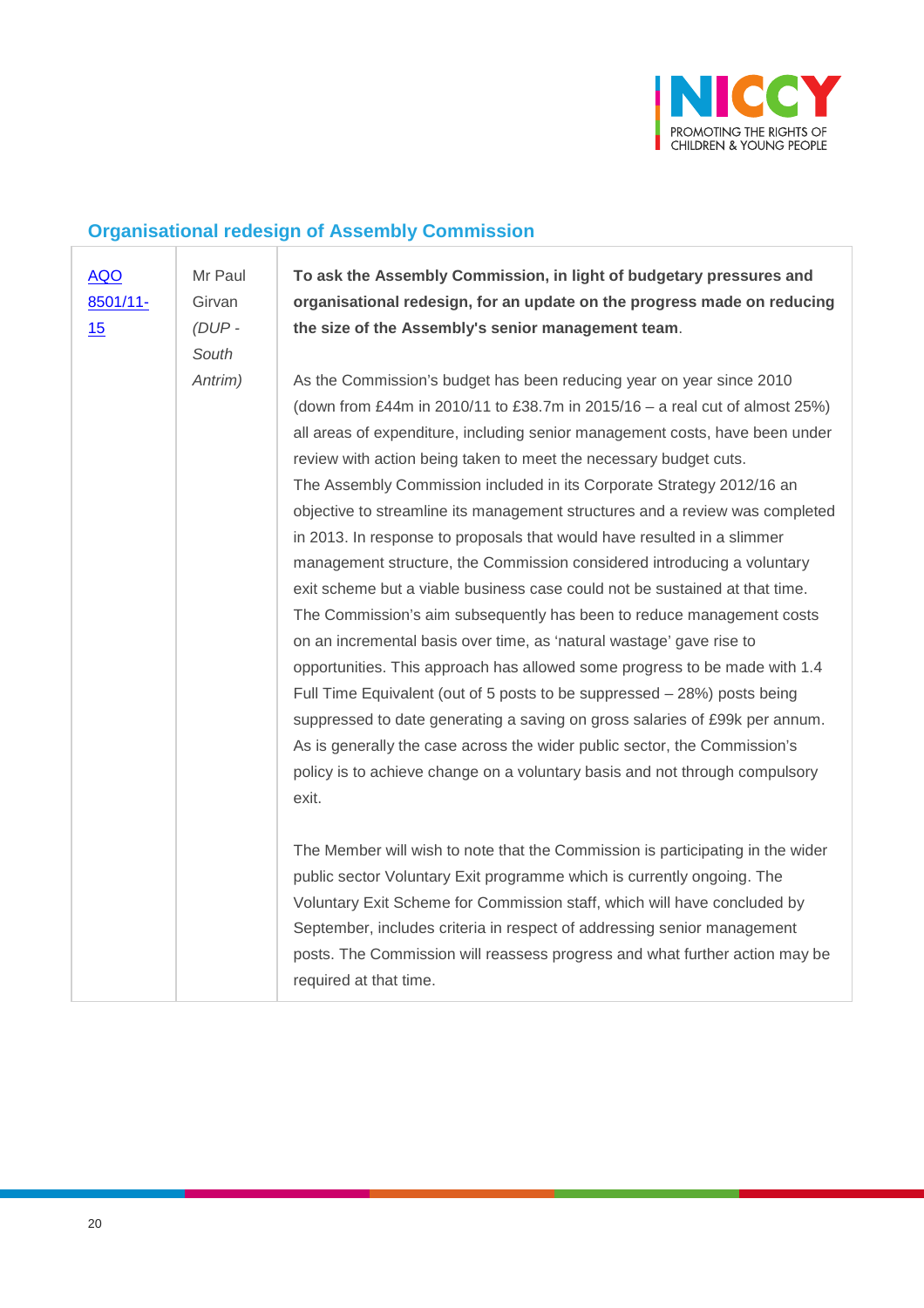

## **Assembly Commission budget**

| <b>AQO</b><br>8499/11- | Mr Alban<br>Maginness | To ask the Assembly Commission for an update on the current<br>Assembly budget in relation to proposed staff reductions. |
|------------------------|-----------------------|--------------------------------------------------------------------------------------------------------------------------|
| 15                     | $(SDLP -$             |                                                                                                                          |
|                        | North                 | The Assembly Commission's budget covers a range of different                                                             |
|                        | Belfast)              | expenditure categories including:                                                                                        |
|                        |                       | Assembly Secretariat staffing costs;                                                                                     |
|                        |                       | General administration costs;                                                                                            |
|                        |                       | Payments to Parties under the Financial Assistance for Political Parties                                                 |
|                        |                       | Scheme, and;                                                                                                             |
|                        |                       | Members' salaries and allowances.                                                                                        |
|                        |                       | The Commission's total budget for 2015-16 was reduced by 5% equating to                                                  |
|                        |                       | a cut of just over 2 million pounds. In order to deliver the required savings,                                           |
|                        |                       | a strategic planning programme commenced in December 2014 to include                                                     |
|                        |                       | the implementation of the budget reductions.                                                                             |
|                        |                       | At its meeting on 10 March 2015, the Commission agreed that a cut of this                                                |
|                        |                       | scale could only be delivered through a planned package of savings that                                                  |
|                        |                       | included:                                                                                                                |
|                        |                       | A change of childcare scheme to one more in line with what other public                                                  |
|                        |                       | servants are entitled to avail of.                                                                                       |
|                        |                       | A reduction in payments to political parties under the Financial Assistance                                              |
|                        |                       | for Political Parties Scheme;                                                                                            |
|                        |                       | A reduction in staffing costs through a reduction in Secretariat staffing                                                |
|                        |                       | numbers – this includes participation in the public sector Voluntary Exit                                                |
|                        |                       | Scheme;                                                                                                                  |
|                        |                       | A reduction in MLAs' office consumables budget; and                                                                      |
|                        |                       | A wholesale reduction in administration costs.                                                                           |
|                        |                       | A determination by the Independent Financial Review Panel to further                                                     |
|                        |                       | reduce Members' Office Cost Expenditure (OCE), which is the money used                                                   |
|                        |                       | by MLAs to provide a direct service to costituents, has also helped to                                                   |
|                        |                       | balance cuts and the Commission's budget.                                                                                |
|                        |                       | Between April 2015 and November 2015, it is anticipated that 32 Full Time                                                |
|                        |                       | Equivalent posts will be suppressed across the Assembly Secretariat. It is                                               |